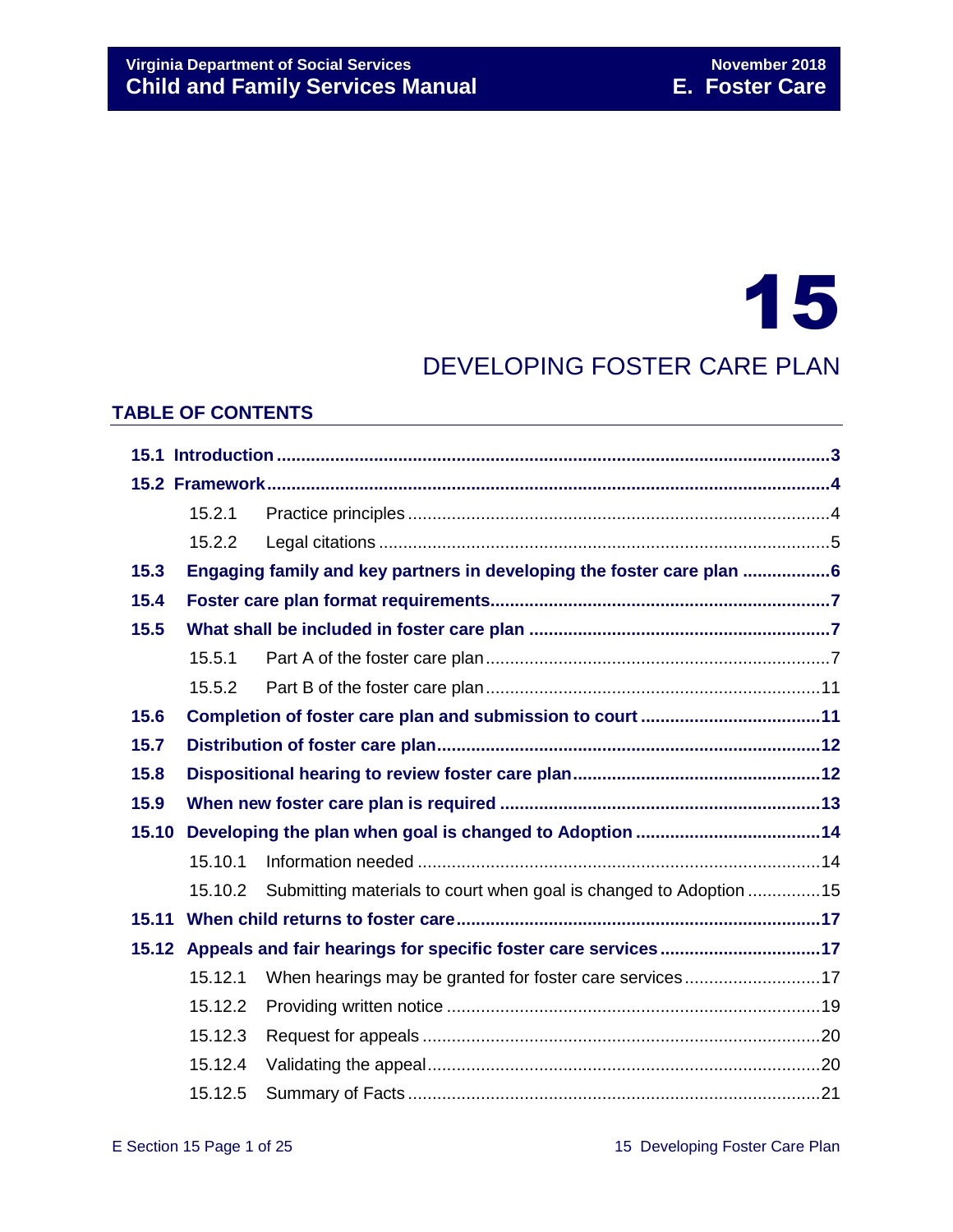# **Virginia Department of Social Services November 2018 Child and Family Services Manual E. Foster Care**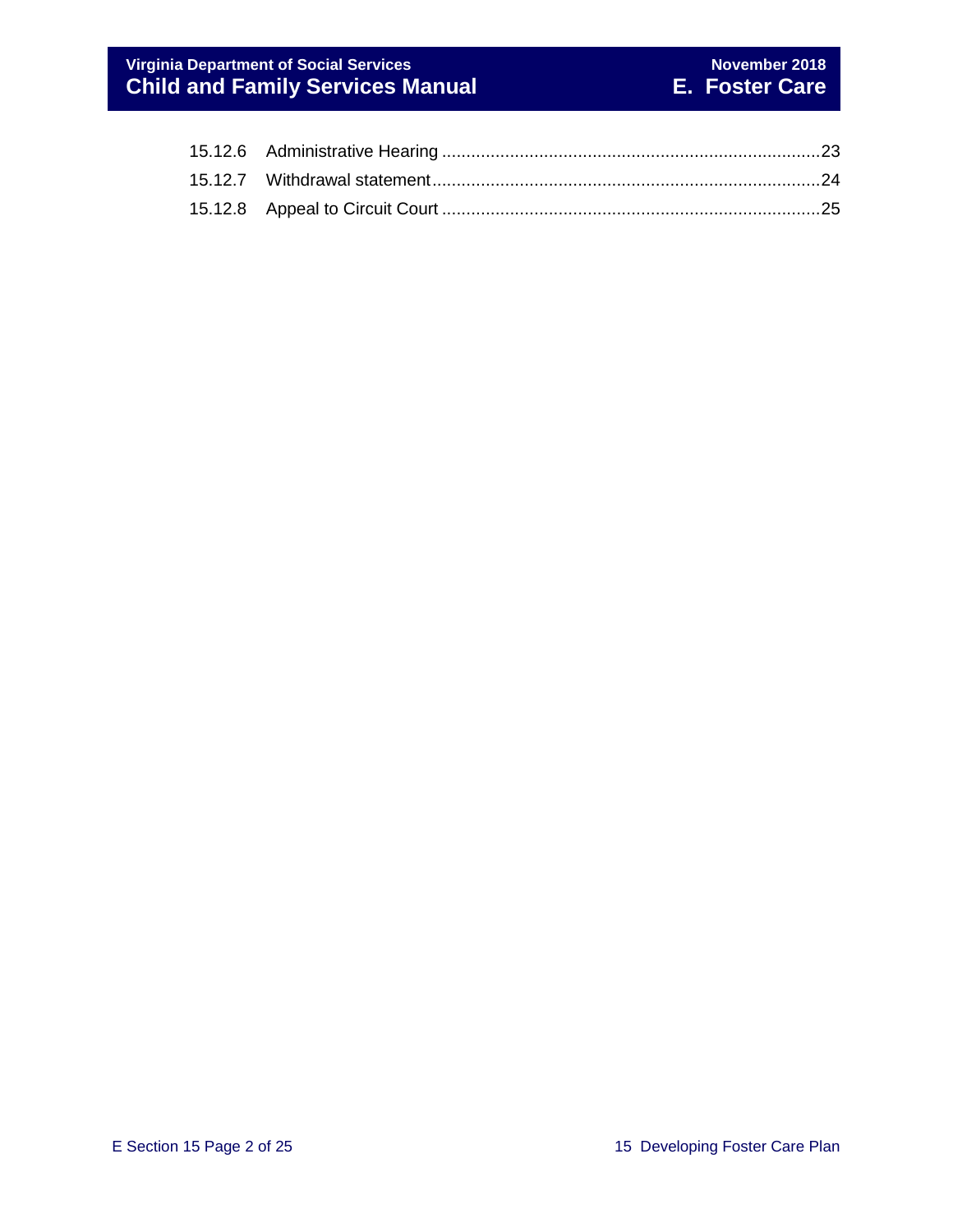# 15 DEVELOPING FOSTER CARE PLAN

# <span id="page-2-0"></span>**15.1 Introduction**

The active involvement of parents, prior custodians, relatives, foster and adoptive families, and other significant individuals in developing and implementing service plans with the child or youth, is integral to creating realistic, family and youth-driven plans. When families are fully engaged in these processes, there is increased likelihood that the service and transition plan activities and objectives will be successfully completed.

There shall be a foster care plan for every child in foster care. Federal and state law require that the safety of the child shall be the paramount concern in service planning (§ [16.1-281\)](http://law.lis.virginia.gov/vacode/16.1-281/).

To help children achieve permanency, careful service planning is essential. Service workers provide assistance to families in very complex and often emotionally-laden situations, with unique desired outcomes. Intervening appropriately increases the likelihood of the service worker's interventions helping everyone to accomplish their goals and increasing the child's safety and well-being.

Service planning is fundamental to effectively serving children and families. Good service planning requires a comprehensive assessment as the basis for the plan. It also involves carefully thinking through the best course of action to achieve a goal and requires a series of steps that shall be executed in proper order. The following steps should involve the child, family, and other significant individuals as appropriate:

- Define the problem or need to be addressed.
- Gather and consider comprehensive information to be sure the nature and causes of the problem or need are fully understood, and to identify the strengths and resources available to the child and family to address the problem or need.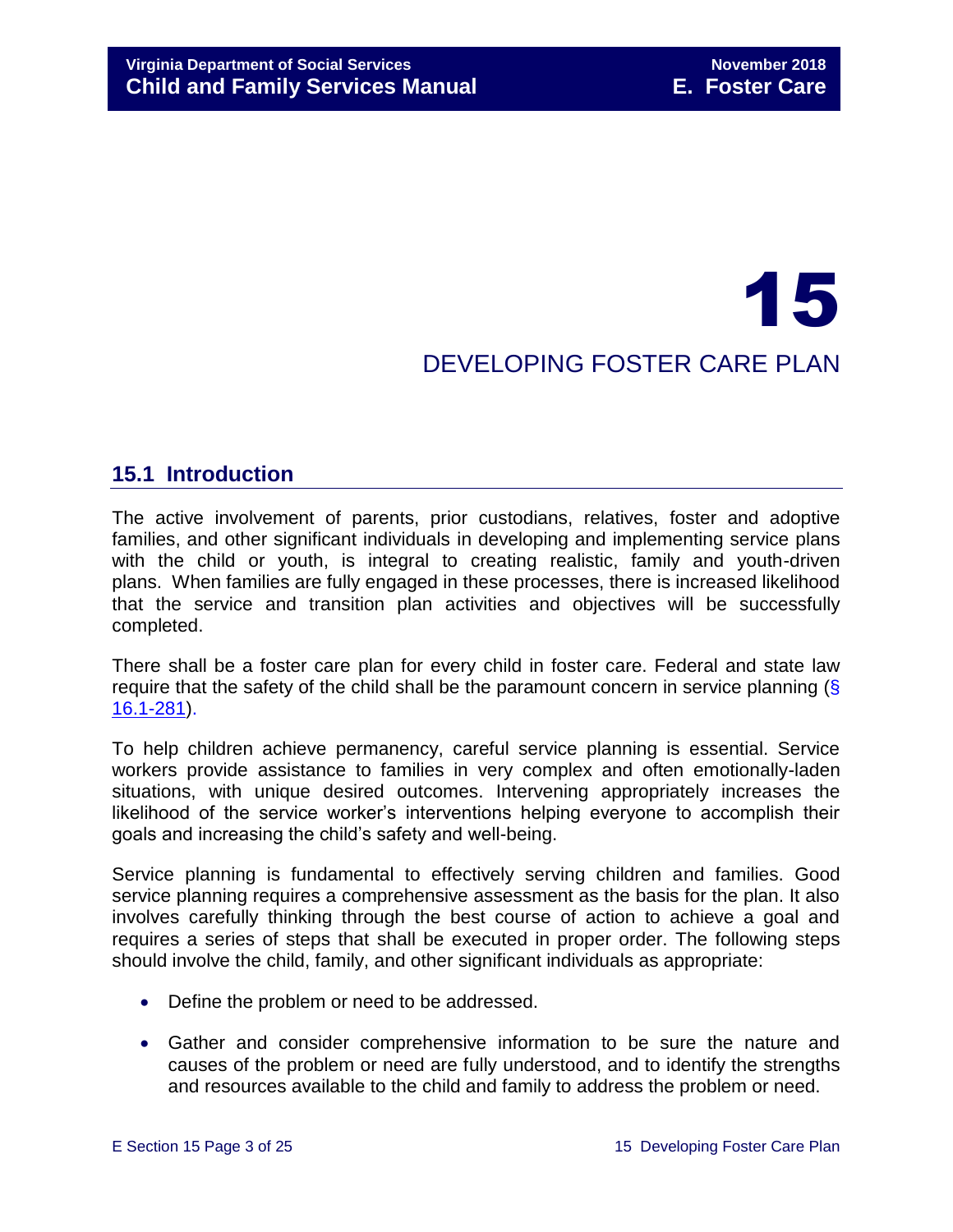- Clarify what needs to be achieved and define concrete ends to be achieved (objectives).
- Discuss and consider possible courses of action that could achieve the desired ends and choose the most appropriate actions.
- Identify who will do what, how they will do it, and by when it will be accomplished.
- Regularly assess if the actions are successful and reassess whether the ends, actions, or persons responsible for the actions needs to be changed.

Finally, foster care plans fulfill court requirements, provide necessary documentation, and help ensure program and fiscal accountability.<sup>1</sup>

# <span id="page-3-0"></span>**15.2 Framework**

The local department of social services (LDSS) shall use federal and state legal requirements, and should use sound practice principles and desired outcomes to guide decision making in developing the service plan.

# <span id="page-3-1"></span>**15.2.1 Practice principles**

Three fundamental principles in Virginia's Children's Services System Practice Model provide the philosophical basis and guide practice for decision making on developing service plans:

#### **First, we believe in family, child, and youth-driven practice.**

- Children and families will be treated with dignity and respect. The voices of children, youth, and parents are heard, valued, and considered in the decision making regarding safety, permanency, and well-being, as well as in service and educational planning and in placement decisions.
- Each individual's right to self-determination will be respected within the limits of established community standards and laws.
- Family members are the experts about their own families. It is our responsibility to understand children, youth, and families within the context of their own family rules, traditions, history, and culture.
- We engage families in a deliberate manner. Through collaboration with families, we develop and implement creative, individual solutions that build on

i<br>L

<sup>1</sup> Adapted from: Rycus, J.S. and Hughes, R.C.; "Field Guide to Child Welfare: Case-planning and Family-centered Casework" Vol. II; Child Welfare League of America, 1998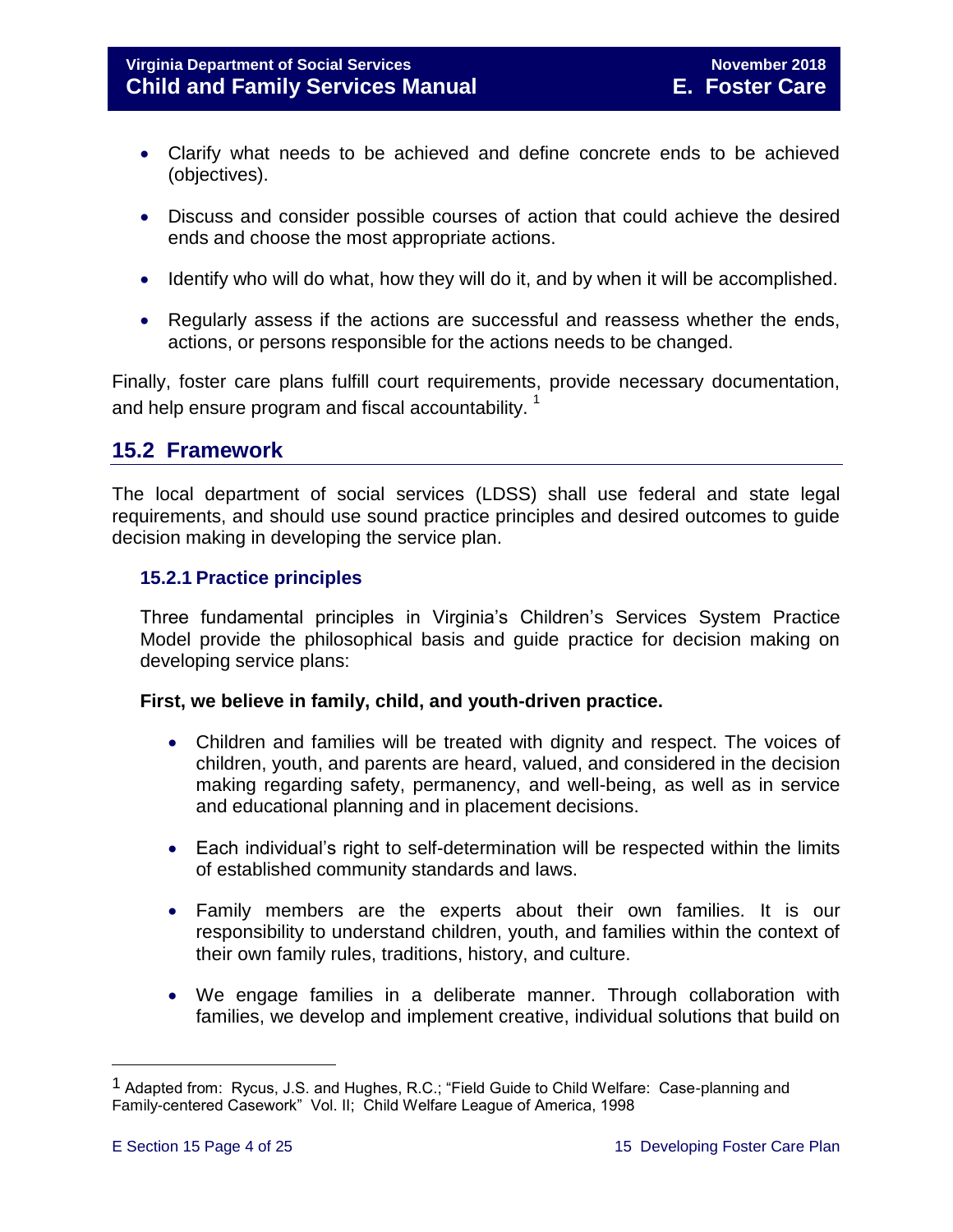their strengths to meet their needs. Engagement is the primary door through which we help youth and families make positive changes.

**Second, we believe in partnering with others to support child and family success in a system that is family-focused, child-centered, and communitybased.** 

 We are committed to working across agencies, stakeholder groups, and communities to improve outcomes for the children, youth, and families we serve.

#### **Third, we believe that how we do our work is as important as the work we do.**

 As we work with children, families, and their teams, we clearly share with them our purpose, role, concerns, decisions, and responsibility.

#### <span id="page-4-0"></span>**15.2.2 Legal citations**

The legal framework and specific requirements for developing service plans are delineated in federal and state law. See the law for complete language by clicking on the citation.

**Requiring foster care plan** 

 $\circ$  § [16.1-281](http://law.lis.virginia.gov/vacode/16.1-281/)

- **Involving parents in the foster care plan** 
	- o § [16.1-281](http://law.lis.virginia.gov/vacode/16.1-281/)
- **Involving the child in the foster care plan** 
	- o § [16.1-281](http://law.lis.virginia.gov/vacode/16.1-281/)
- **Developing a youth-directed transition plan** 
	- o [Social Security Act, Title IV, § 475 \(5\) \(H\) \[42 USC 675\]](http://www.ssa.gov/OP_Home/ssact/title04/0475.htm)
- **Providing for family and foster parent participation in the family assessment and planning team (FAPT)** 
	- $\circ$  § [2.2-5208](http://law.lis.virginia.gov/vacode/2.2-5208/)
- **Components of the foster care plan** 
	- o [Social Security Act, Title IV, § 475 \(1\) \[42 USC 675\]\)](http://www.ssa.gov/OP_Home/ssact/title04/0475.htm).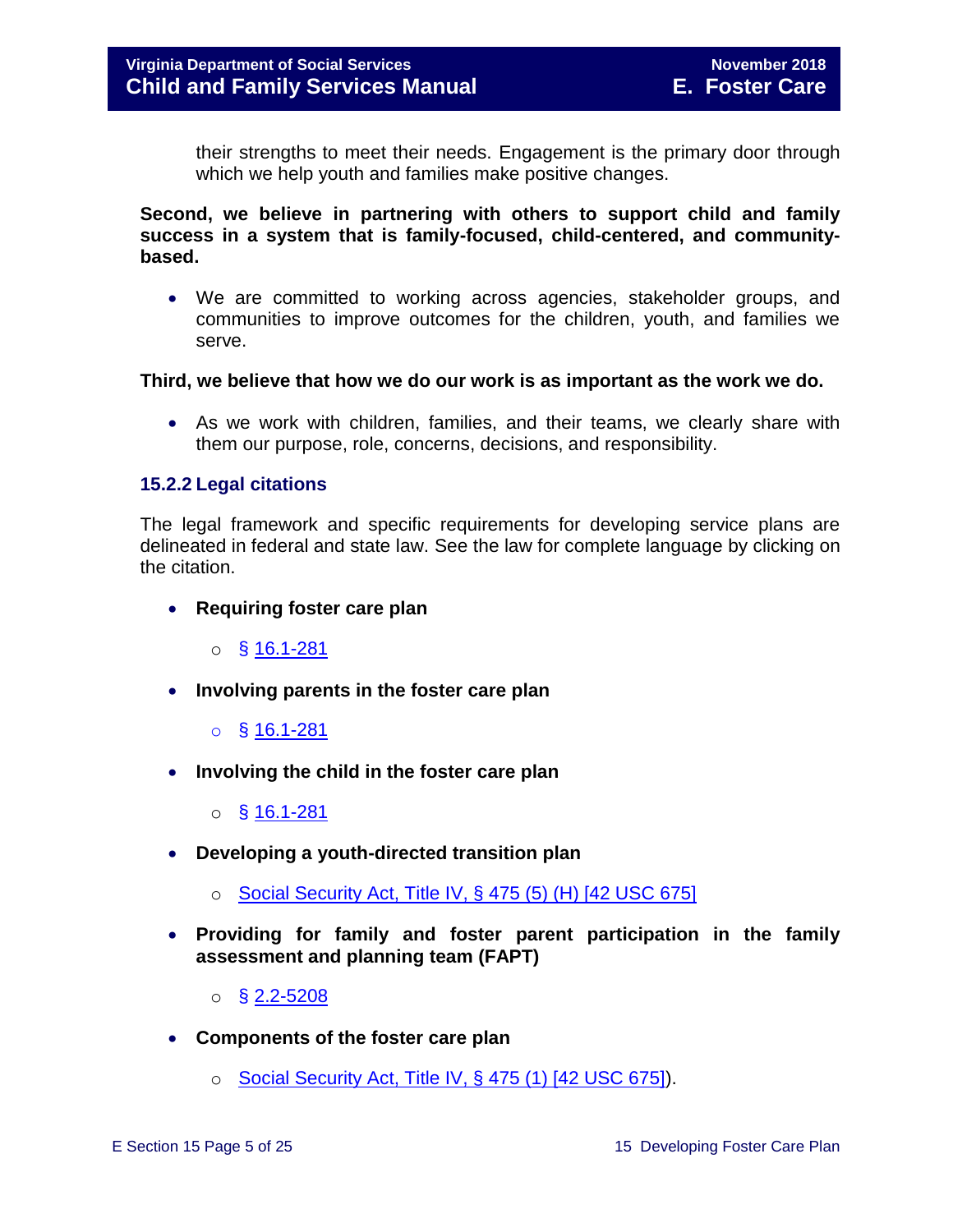- $\circ$  § [16.1-281](http://law.lis.virginia.gov/vacode/16.1-281/)
- **Foster care plan sent by court** 
	- $\circ$  § [16.1-281](http://law.lis.virginia.gov/vacode/16.1-281/)
- **Hearing by court to review and approve plan** 
	- o § [16.1-281](http://law.lis.virginia.gov/vacode/16.1-281/)

# <span id="page-5-0"></span>**15.3 Engaging family and key partners in developing the foster care plan**

The service worker responsible for case management shall involve the parents or prior custodians in developing the foster care plan by conducting a family partnership meeting (FPM). The service worker shall also involve a child who is 14 years of age or older in the development of the plan and, at the option of the child, up to two (2) members of the planning team who are chosen by the child and are not the service worker or foster parent. A child who is under 14 years of age may be involved in the development of the plan if such involvement is consistent with the best interest of the child. (§ [16.1-281\).](http://law.lis.virginia.gov/vacode/16.1-281/)

The service worker shall also involve the foster and adoptive parents in service planning, as well as family members and other individuals identified by the child or family as significant to them and whose presence in the service planning meetings they desire. The service worker should attempt to involve other service providers and agencies that are involved with the child and family.

Actively engaging the child, family members, and other significant individuals leads to service plans and decisions that are more individualized and relevant to the family, thus increasing the likelihood of implementation and creating more opportunity for lasting change (see [Section 2.6\)](file://///Vaultcelerra.co.dss.state.va.us/Workgroup/Family_Services/DFS%20Child%20and%20Family%20Services%20Manual/E.%20Foster%20Care/Foster%20Care%20June%202017/section_2_engaging_the_child_family_and_significant_adults.draft.docx). Family members and other individuals who have significant relationships with the child and family may be able to provide important resources and supports for inclusion in the service plan (see [Section 2.4\)](file://///Vaultcelerra.co.dss.state.va.us/Workgroup/Family_Services/DFS%20Child%20and%20Family%20Services%20Manual/E.%20Foster%20Care/Foster%20Care%20June%202017/section_2_engaging_the_child_family_and_significant_adults.draft.docx).

Parents do not have to be included in the foster care plan when parental rights have been terminated or the LDSS has made diligent efforts to locate the parent(s) and such parent(s) cannot be located  $(\S 16.1-281)$  $(\S 16.1-281)$ .

The service worker may refer the child and family to the Family Assessment and Planning Team (FAPT) for assistance in identifying their strengths, needs, services, and resources. The service worker's decision to refer a case to the FAPT should be guided by local Community Policy and Management Team (CPMT) procedures for referral.

When developing the foster care plan, the LDSS shall inform, in writing, individuals who are recipients of a service in the foster care plan and individuals who are requesting a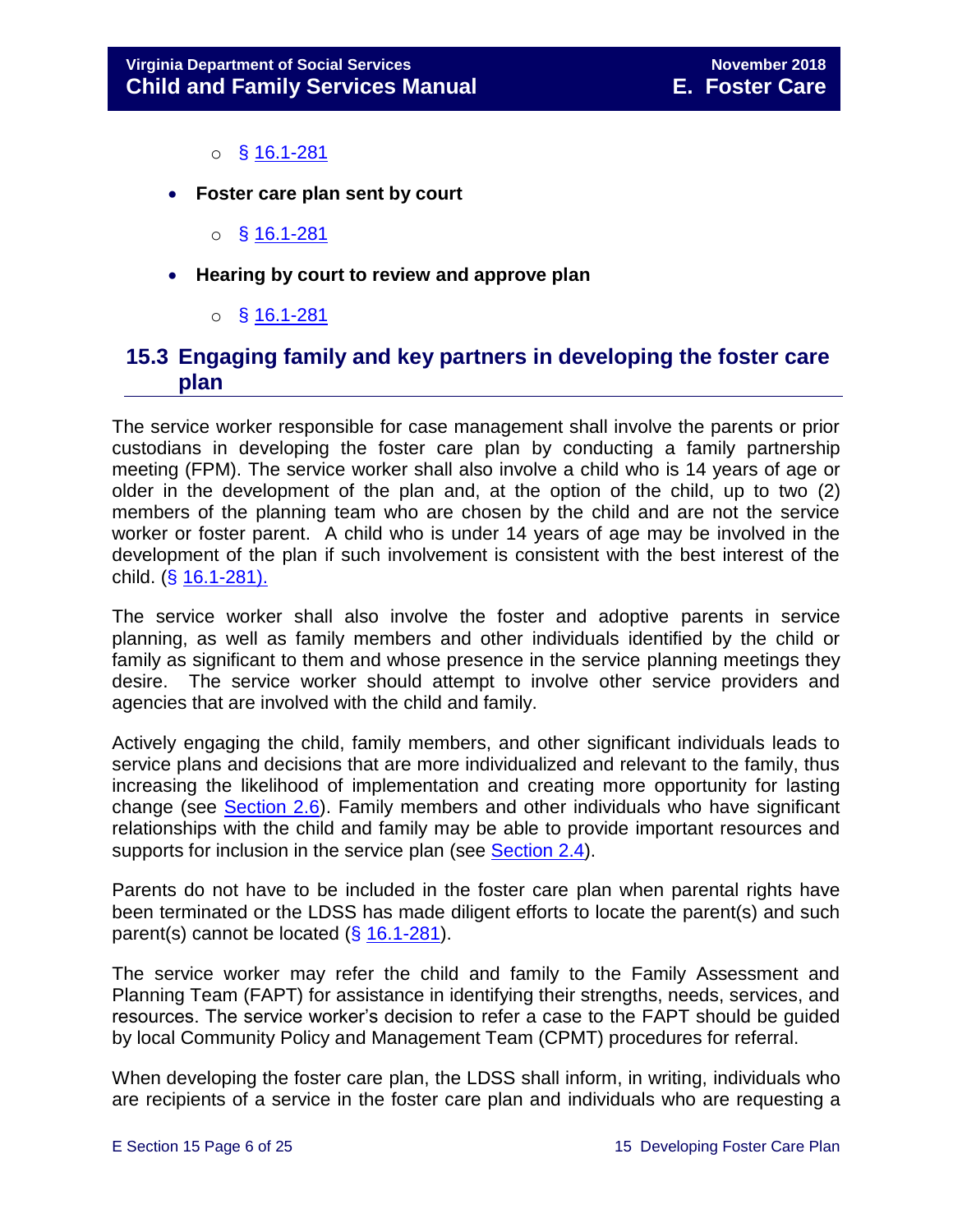service in the plan of their right to appeal the denial of specific foster care services as defined in [Section 15.12.1,](#page-16-3) or the delay of a decision regarding such foster care services, that are delineated in the foster care plan and approved by the court. If the service is not in an approved service plan, then the denial is not an appealable denial of a claim for foster care services. The LDSS shall inform the individual that the LDSS will mail the individual written notice at least ten (10) days before any action to discontinue, terminate, suspend, or change such foster care services. The individual may request a hearing within thirty (30) days of their receiving written notice of the denial. See [Section](#page-18-0)  [15.12.2](#page-18-0) on providing written notice.

# <span id="page-6-0"></span>**15.4 Foster care plan format requirements**

The LDSS shall complete the Foster Care Plan in OASIS. The LDSS may use the Individual Family Service Plan (IFSP) developed by the FAPT if the plan meets the requirements of the Foster Care Plan listed in the following sections and is accepted by the court as a substitute  $(\S 16.1-281)$  $(\S 16.1-281)$ .

# <span id="page-6-1"></span>**15.5 What shall be included in foster care plan**

The foster care plan should describe the complement of services and supports required to achieve the permanency goal for the child. The plan should address the unique needs of the child and family and should build upon their strengths, resources, and natural supports, as identified through the comprehensive child and family assessment process (see [Section 5\)](file://///Vaultcelerra.co.dss.state.va.us/Workgroup/Family_Services/DFS%20Child%20and%20Family%20Services%20Manual/E.%20Foster%20Care/Foster%20Care%20June%202017/section_5_conducting_child_and_family_assessment.docx). Services should be for a planned period of time to meet specific needs.

The foster care plan shall directly address any needs or conditions that led to the placement of the child as described in the Child Protective Services Safety Assessment and the Foster Care Initial Assessment as needing remediation. It shall also describe appropriate services and supports that will be offered to the child in foster care and his or her family to address these needs. These services and supports shall be documented in the child's foster care plan or Individual Family Service Plan (IFSP).

The Code of Virginia (§ [16.1-281\)](http://law.lis.virginia.gov/vacode/16.1-281/) and federal law describe the requirements for the foster care plan.

#### <span id="page-6-2"></span>**15.5.1 Part A of the foster care plan**

Part A shall include:

- The reason the child came into care and why placement is needed.
- The services offered to prevent removal of the child from the home of the birth parents/prior custodian.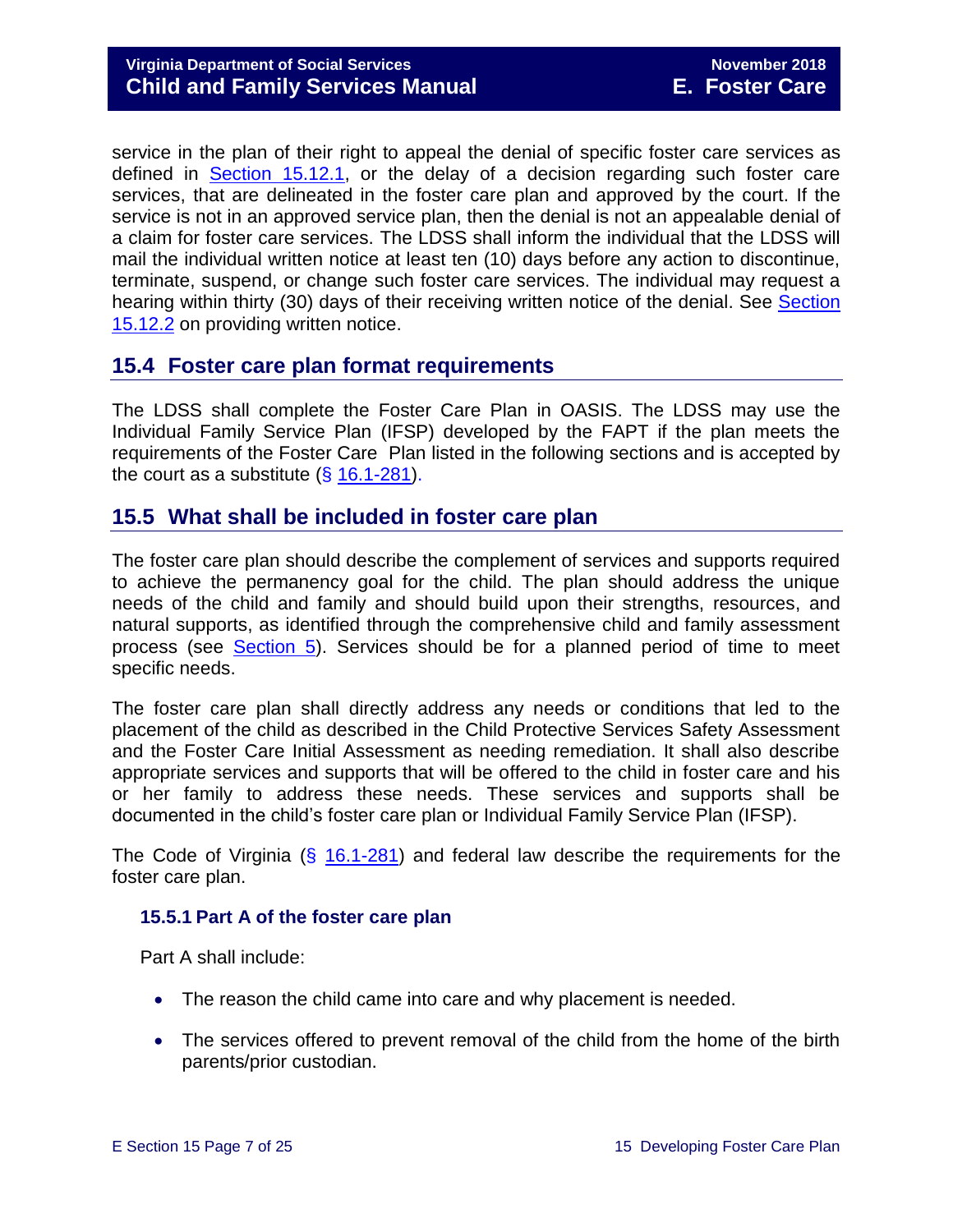# **Virginia Department of Social Services November 2018 Child and Family Services Manual E. Foster Care**

- The child's situation at the time of placement in relation to the child's family. If the child has been placed in a foster family home or child-care institution a substantial distance from the home of the parent(s), or in a different State, the service plan shall explain the reasons why such a placement is appropriate and is in the best interests of the child;
	- $\circ$  Assurances that if the child has been placed in foster care in a State outside the state in which the his parent(s) are located (usually this will be Virginia), an agency caseworker on the staff of the Virginia LDSS, or the State in which the child has been placed, or of a private agency under contract with Virginia, visits the child and submits a report on the visit to the State where the home of the child's parent(s) is located;
- The appropriateness of the foster care goal and all services provided to the child, family and foster parents as they relate to the reasons the child entered care and the services provided to enhance the child's safety and well-being while in care.
- The most current and accurate information available regarding the child's education status shall be documented in the education screens in OASIS and a printed Education Report shall be attached to the child's foster care plan. The child's education report includes:
	- o The child's state testing identifier (STI) Number
	- o The child's current school, address, and grade
	- o The child's current school performance and whether the child has an Individualized education plan or 504 plan.
	- o Information regarding the Best Interest Determination meeting.
- The most current and accurate information available regarding the child's health shall be documented in the health information screens in OASIS and a printed Health Report shall be attached to the child's foster care plan. The Health Report is based on all available health assessments, evaluations, and reports by qualified health care professionals who are knowledgeable of the child's health and/or health history. The Health Report includes:
	- o Child's current health status:
		- Whether the child's immunizations are up-to-date as of the child's last medical appointment. If the immunizations are not current, describe actions being taken so they are current.
		- Child's current health status and conditions.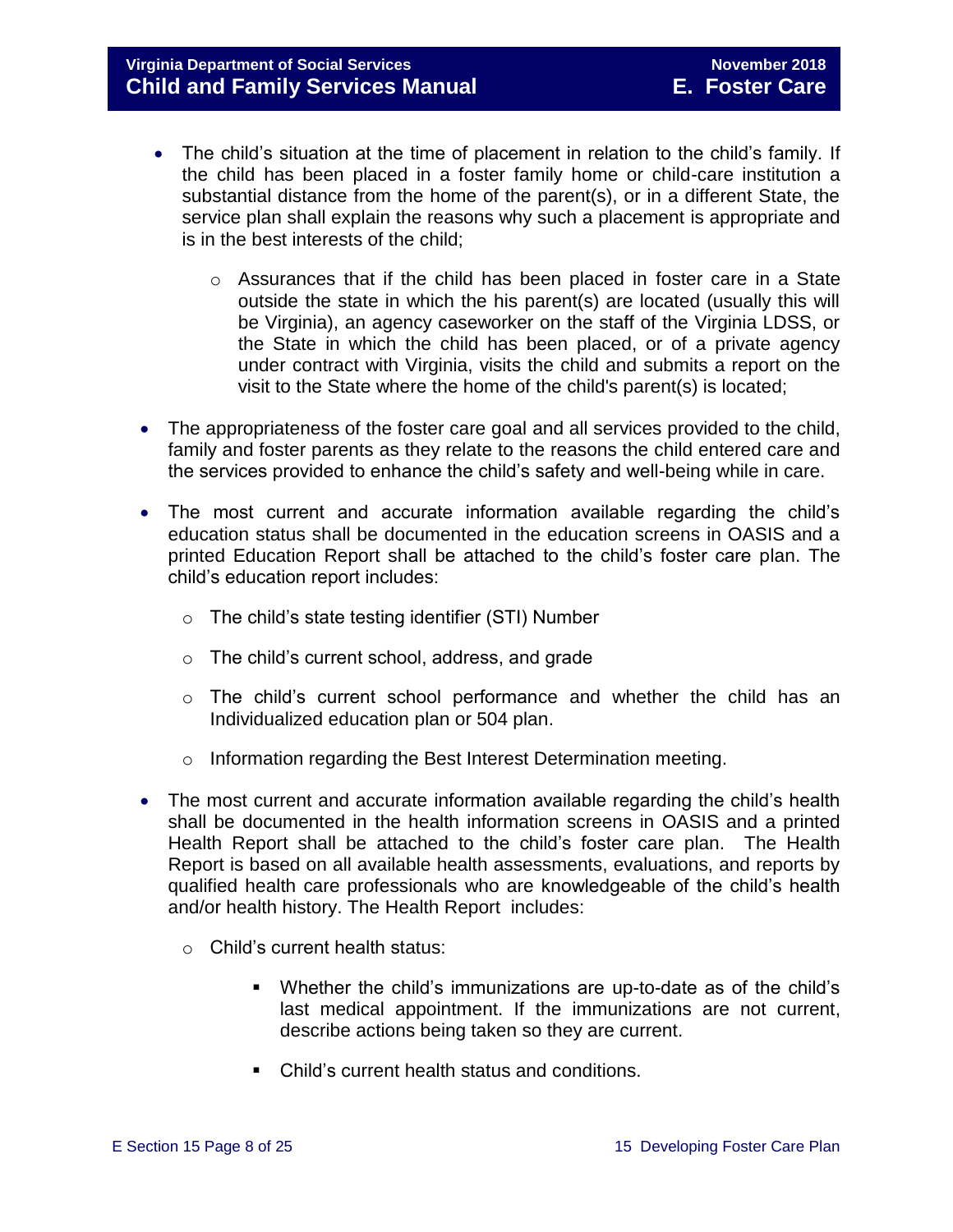- $\circ$  The names, addresses, and phone numbers of the child's current health care providers, including all medical, specialty, pharmacy, dental, mental health, substance abuse, clinic, urgent care, emergency room, and hospital providers, as appropriate.
- o The child's medications, including psychotropic medications.
- $\circ$  List of other health information in the child's case record, including a record of the child's immunizations.
- o Any other relevant health information concerning the child.
- The nature of the placement or placements that will be provided the child. This shall include a description of the type of home or facility in which the child is to be placed.
- A discussion of the appropriateness of the placement and how the placement will provide a safe environment for the child. This should also include decisions made during the FPM, efforts made to place the child with extended family members, efforts made to place the child in the least restrictive (most family like) setting available that is in the best interest of the child and can meet any special needs of the child, and the efforts made to place the child in close proximity to the parent's home.
- A discussion regarding normalcy and how it is being implemented specific to the child [\(see section 6.8\)](file://///Vaultcelerra.co.dss.state.va.us/Workgroup/Family_Services/DFS%20Child%20and%20Family%20Services%20Manual/E.%20Foster%20Care/Foster%20Care%20June%202017/section_6_placement_to_achieve_permanency.draft.docx).
- A discussion of how any court orders in respect to this child were carried out.
- The needs that should be met to achieve the goal for the child. Needs should be identified for the child, the birth parents/prior custodians, and foster parents.
- A plan for visitation between the child and parent/prior custodians. If siblings are separated, a plan for visitation and communication with siblings shall also be included. The visitation or communication plan should take into account the wishes of the child. The foster care plan should include specific objectives for parents including frequency and location of visits and expected observations that would demonstrate adequate parenting and state any restrictions or limitations to the visits or communications. The communications may include, but are not limited to, face-to-face visits, telephone calls, and email correspondence.
- The permanency goal selected for the child and family including the rationale as to why this goal is selected.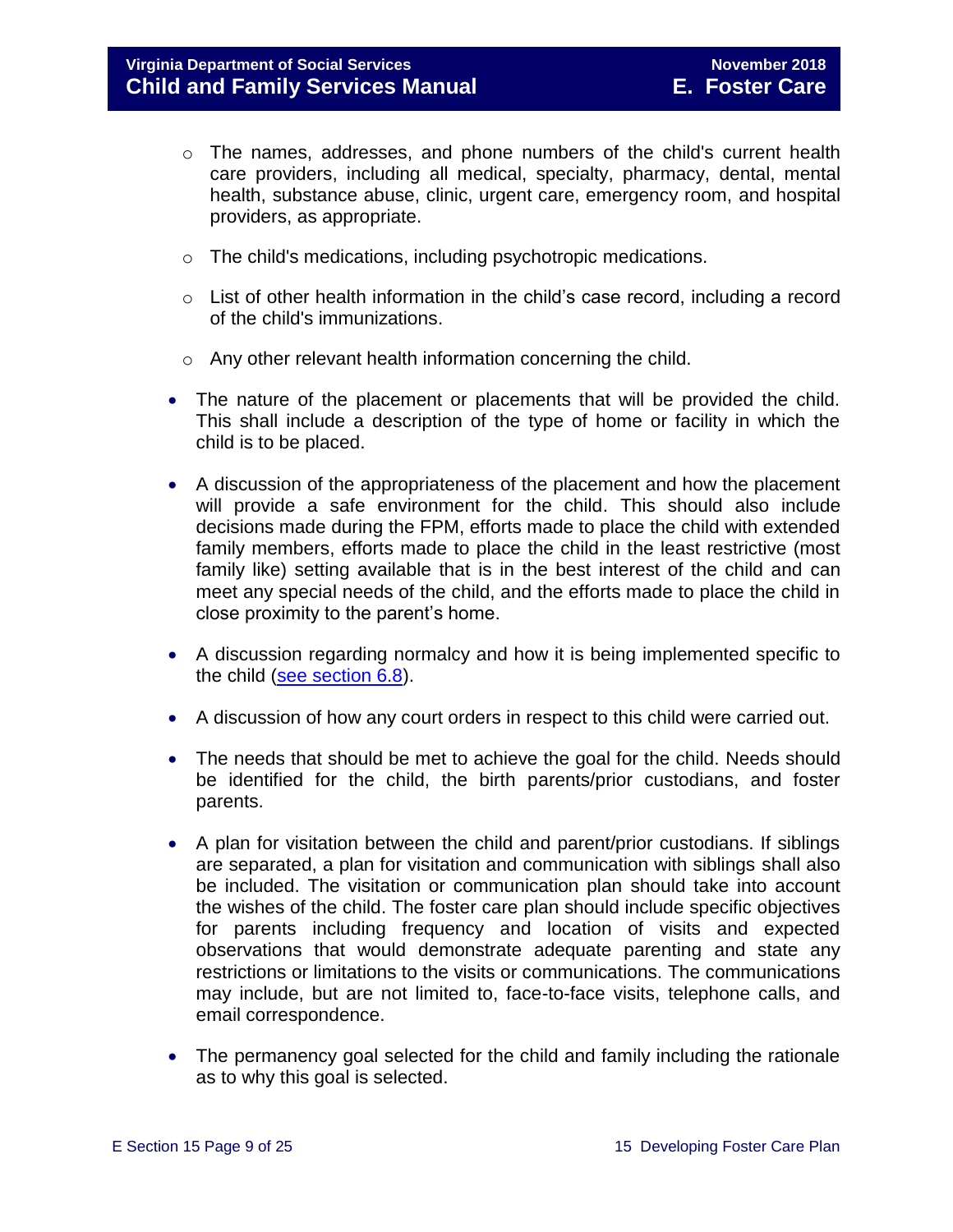# **Virginia Department of Social Services November 2018 Child and Family Services Manual E. Foster Care**

- A concurrent permanency plan selected for the child and the needs and services related to achieving the concurrent goal.
- The program, care, services, and support which will be offered and a discussion of how these services will meet the specific needs of the child, parents/prior custodian, and foster parents. For teens 14 or over, the specific independent living services to meet the needs of the youth to assist the youth, family, and foster family or care provider in the youth's transition to independence. A copy of the youth's transition plan shall also be printed and attached to the foster care plan.
- Prior to and within the 90 days prior to the older youth turning age 18 or discontinuing foster care services, the LDSS, and other individuals as appropriate, will offer assistance to the youth to update his foster care plan, or independent living services and transition plan that is attached to the foster care plan, focusing specifically on the independent living services, skills, and resources the youth will need to transition from foster care and become selfsufficient and independent. The LDSS shall allow and assist the youth in directing the development of the updated plan and shall include all the information deemed necessary by the youth and consistent with the youth's need for safety and well-being.
- Target dates for completion of the services provided to the child, the parents/prior custodians, and foster parents.
- Responsibilities, including conduct and support, which will be sought from the parents or prior custodians, including target dates for completion.
- Responsibilities assigned to the child, foster parents, adoptive parents, or other provider with target dates for completion.
- The projected date for goal achievement.
- Description of how the child, parents or prior custodians, foster parents or other providers, and any additional individuals who are part of the child's or family's social support network were involved in the planning process. If the child and parents/prior custodians were not involved, the reasons shall be explained.
- Information on an individual's right to appeal LDSS decisions on specific services and placement in the foster care service plan approved by the court as defined in [Section 15.12.1.](#page-16-2)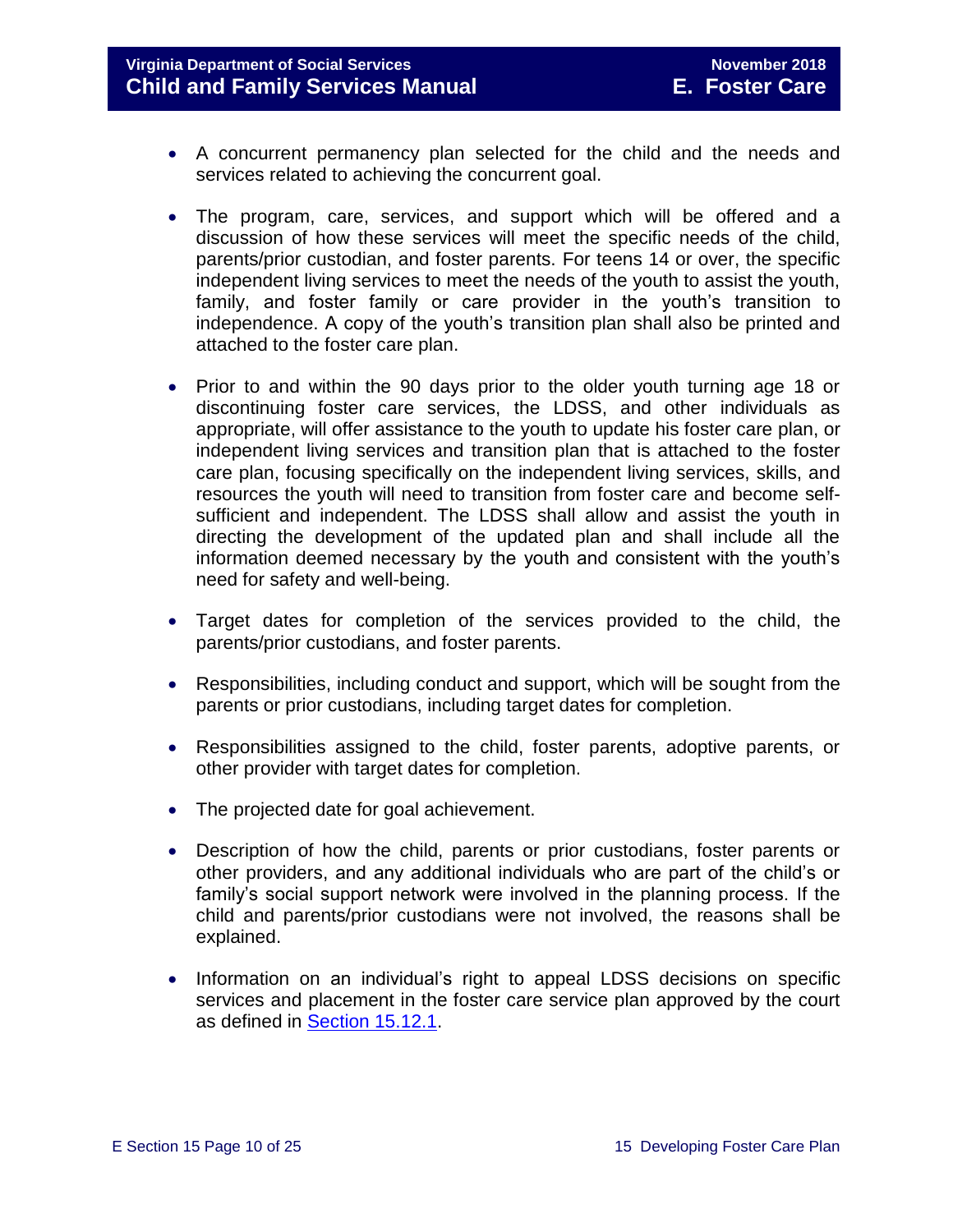#### <span id="page-10-0"></span>**15.5.2 Part B of the foster care plan**

A separate section of the foster care plan or the IFSP shall be completed when the child cannot be returned to the parents or prior custodians within a practicable time (§ [16.1-281\)](http://law.lis.virginia.gov/vacode/16.1-281/). Additional information on permanency efforts may also be documented in this section of the foster care plan.

Complete Part B of the foster care plan form, based on the goal for the child. Describe fully the reasons the child cannot return home within a practicable time, consistent with the child's best interests.

- Describe the opportunities and plans for achieving the following goals and the reasons these goals are or are not feasible:
	- o Achieving Adoption within the shortest practicable time.
	- o Achieving Placement with Relatives if a subsequent transfer of custody is planned.

If the goals of Return Home, Adoption, or Placement with Relatives with a subsequent custody transfer are not feasible, and the child is 16 years of age or older, the reasons have been described for one of the following:

- Explain why Permanent Foster Care is the plan for the child, describing the significant relationship with the foster parent(s) and how the child's needs will be met on a long-term basis;
- Explain why Another Planned Permanent Living Arrangement is the plan for the child, describing the child's severe, chronic, and disabling condition that is emotional, physical, or neurological in nature and that requires long-term residential treatment of six (6) months or longer. Explain why all other goals have been ruled out.

# <span id="page-10-1"></span>**15.6 Completion of foster care plan and submission to court**

A full foster care plan on all children shall be completed in OASIS and, if the IFSP is used, it shall be filed in the case record. The foster care plan shall be completed:

- Within 45 days of custody/placement (whichever comes first) of a child through court commitment, non-custodial foster care agreement, or a permanent entrustment agreement; or
- **Within 30 days** of signing a temporary entrustment for a placement of 90 days or more; the plan is the basis for requesting court approval of the entrustment.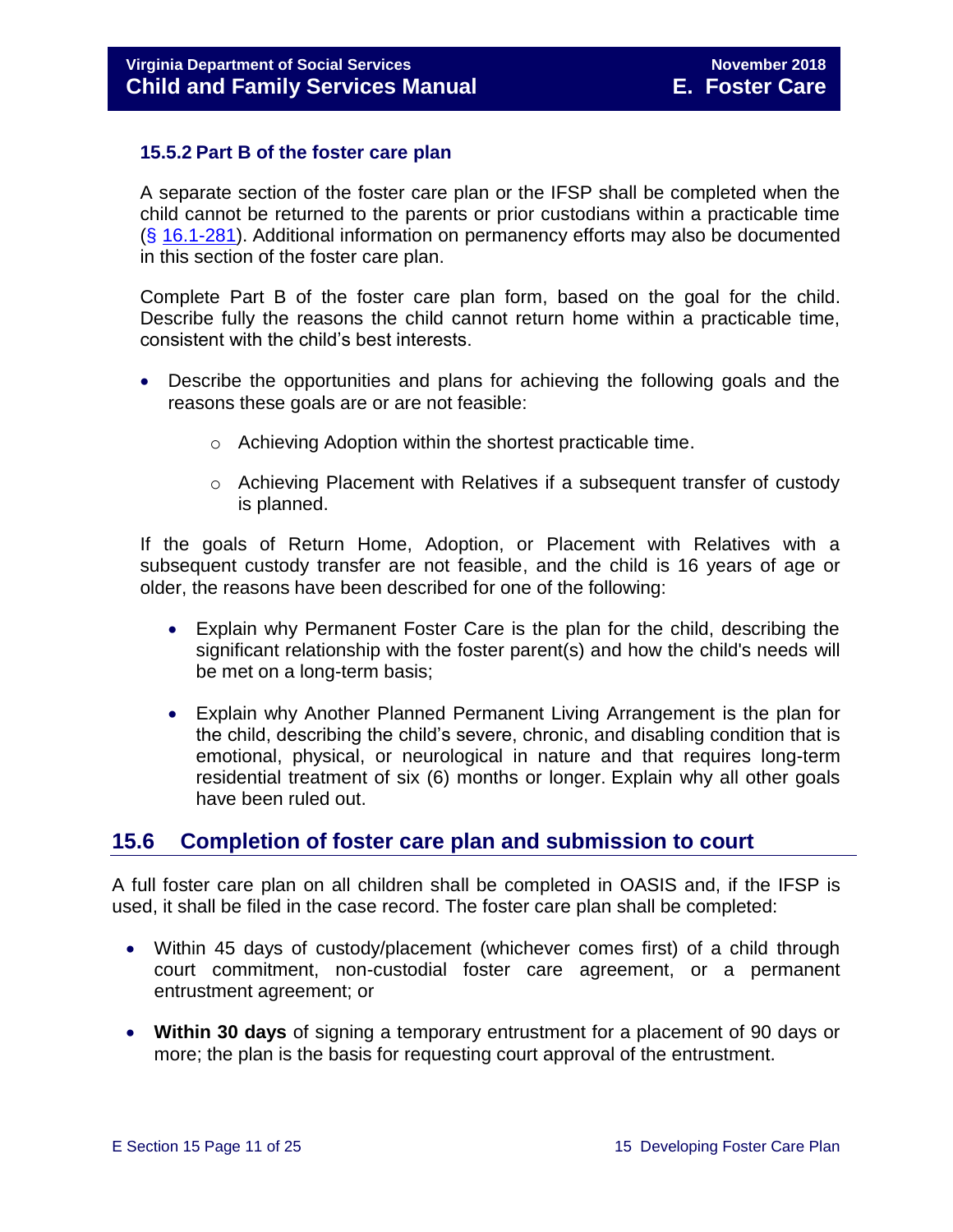The completed foster care plan shall be submitted to court within 45 days of custody or placement, unless the child:

- Is living in his own home.
- Is in an adoptive placement.
- Has had a plan previously filed with the court as a result of the agency's seeking court approval of a temporary entrustment or non-custodial foster care placement.

The judge may extend the time for submitting the foster care plan to the court an additional 60 days. The LDSS shall still have a completed foster care plan in the record within the 45 days of placement to comply with federal regulations.

For a temporary entrustment of 90 days or more, the plan shall be submitted to the court **within 30 days** of signing the agreement.

# <span id="page-11-0"></span>**15.7 Distribution of foster care plan**

The worker submits the foster care plan transmittal with the names and addresses of the following individuals along with a copy of the entire foster care plan to the court. The court is responsible for forwarding the plan to:

- The attorney (GAL) for the child.
- The child's parent(s) or any other person standing in loco parentis, unless they have been permanently relieved of the care and custody of the child.
- Other persons the court deems appropriate, such as the court appointed special advocate.

A copy of the foster care plan, including the section describing why a child cannot be returned home (Part B of the foster care plan as described in [Section 15.5.2\)](#page-10-0) is sent by the court to the foster and/or adoptive parent. The LDSS shall send a copy of the foster care plan to the new placement provider, when a placement changes.

# <span id="page-11-1"></span>**15.8 Dispositional hearing to review foster care plan**

The court will review and approve the plan at the dispositional hearing occurring within 60 days of when the child entered foster care. If a child is entrusted, the court will approve the plan at the hearing when the entrustment agreement is approved. This hearing is considered to be the first opportunity for the foster care plan to be heard in court and, therefore, it is the first time that the status of the case is reviewed in court.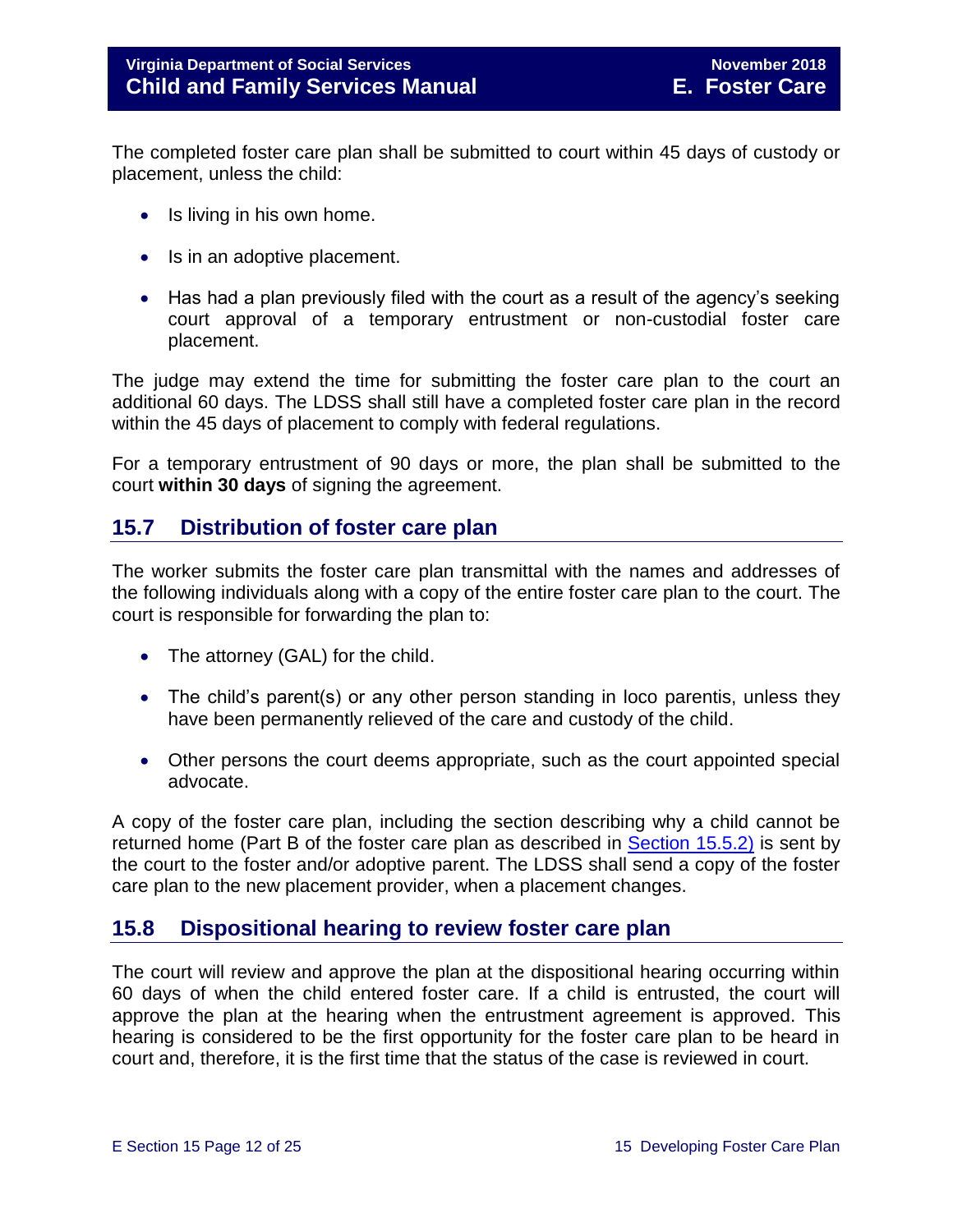The court and the LDSS shall make reasonable efforts to ensure that parents and foster and adoptive parents receive notice of the dispositional hearing. In addition, the transmittal submitted to the court with the foster care plan shall include the names and addresses of foster and pre-adoptive parents and relative caregivers who are to receive notification by the court of the date of the hearing and of their right to be heard. The status of each foster care case shall be reviewed no less than once every six (6) months by a court or an administrative review (Social Security Act, Title IV, § 475 (5) (b) [\[42 USC 675\]\)](http://www.socialsecurity.gov/OP_Home/ssact/title04/0475.htm). These periodic reviews shall occur on a time frame that begins on the date the child is determined to have entered foster care (see [Section 3.3\)](file://///Vaultcelerra.co.dss.state.va.us/Workgroup/Family_Services/DFS%20Child%20and%20Family%20Services%20Manual/E.%20Foster%20Care/Foster%20Care%20June%202017/section_3_entering_foster_care%20draft.2.docx).

This same section of federal law also requires that "notice and an opportunity to be heard shall be given to foster parents, pre-adoptive parents, and relative caregivers." The service worker should provide and discuss with these individuals a copy of the brochure [Adoption and Safe Families Act: Applying the Notice and Right to Be Heard](http://www.courts.state.va.us/courtadmin/aoc/cip/resources/asfa_brochure_web.pdf)  [Provision in Virginia's Juvenile and Domestic Relations District Courts.](http://www.courts.state.va.us/courtadmin/aoc/cip/resources/asfa_brochure_web.pdf) This brochure explains the requirements of timely notice and opportunity to be heard in six month review hearings and permanency hearings held with respect to the child in their care. It explains they do not have the right to standing as a party to the case.

The LDSS shall complete the Foster Care Transmittal Form (DC-552) and shall include the name and contact information of the foster and adoptive parent on the form where indicated. The foster and adoptive family may be present in court for the review of the foster care plan. However, they will be excluded from the courtroom for that part of the hearing regarding the allegations of abuse and neglect.

At this hearing, the foster care review hearing date is set to occur within four (4) months and appropriate individuals including foster, adoptive, and foster and adoptive parents are provided notice to attend the hearing.

Because of the requirement to hold a permanency planning hearing 12 months after placement, parents should be informed no later than the dispositional hearing of:

- What the LDSS expects of them.
- The importance of assisting in developing and cooperating with the foster care plan requirements.
- The existence of a concurrent permanency plan goal and rationale for such a goal should the child not be able to return home.
- The length of time they have to make changes necessary for the return of their child(ren).

# <span id="page-12-0"></span>**15.9 When new foster care plan is required**

After the initial foster care plan is developed, a new plan is required: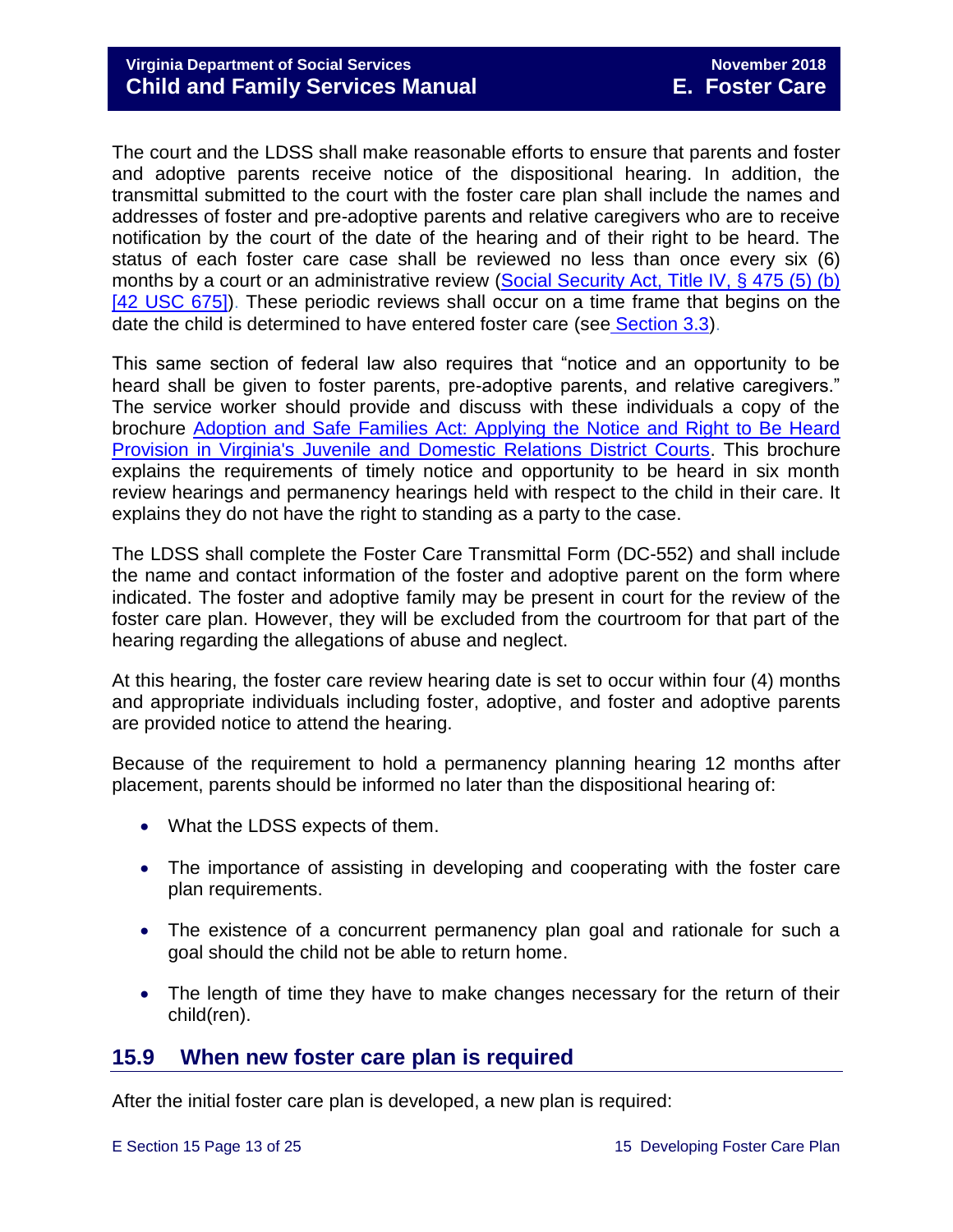- As a result of a change in goal (this plan shall be submitted to the court).
- For any permanency planning hearing.
- When a child returns from a commitment to the Department of Juvenile Justice.
- When a youth ages out of foster care and enters into the Fostering Futures Program.

A FPM should be convened prior to the development of the new foster care plan in each of these situations.

# <span id="page-13-0"></span>**15.10 Developing the plan when goal is changed to Adoption**

At the permanency planning hearing, or at any other hearing that results in the decision to change the child's goal to adoption, the LDSS shall file a petition with the court 30 days prior to the hearing to terminate parental rights, along with the foster care plan.

#### <span id="page-13-1"></span>**15.10.1 Information needed**

When the goal of Adoption is selected, consultation between the foster care and adoption staff shall occur. Additional information may need to be gathered. This information is critical, as it will serve as a basis for identifying adoption services, will be used in the selection of an appropriate adoptive home, and will be the only information available to the child after adoption about the child's birth family and background. If any of this information is missing from the foster care record, one of the services that shall be identified on the new plan will be to obtain the missing information. The additional information that may need to be gathered includes:

- Detailed information about birth, medical, and developmental history of the child and family, including genetic information.
- Current information on health, developmental, and educational functioning of the child, and recommendations for any necessary follow-up treatment or further check-ups with specialists. If medicals have not been done in the last 12 months, the adoptive placement plan shall reflect that these will be obtained once termination of parental rights has been achieved.
- Information from foster parents about the child's attitudes, habits, and daily routines, their methods of discipline, and pertinent observations as to the child's reactions and relationships in their home, likes and dislikes, nicknames, and favorite toys.
- Information regarding whether the siblings are presently together in foster care, and the relationships of the siblings to each other.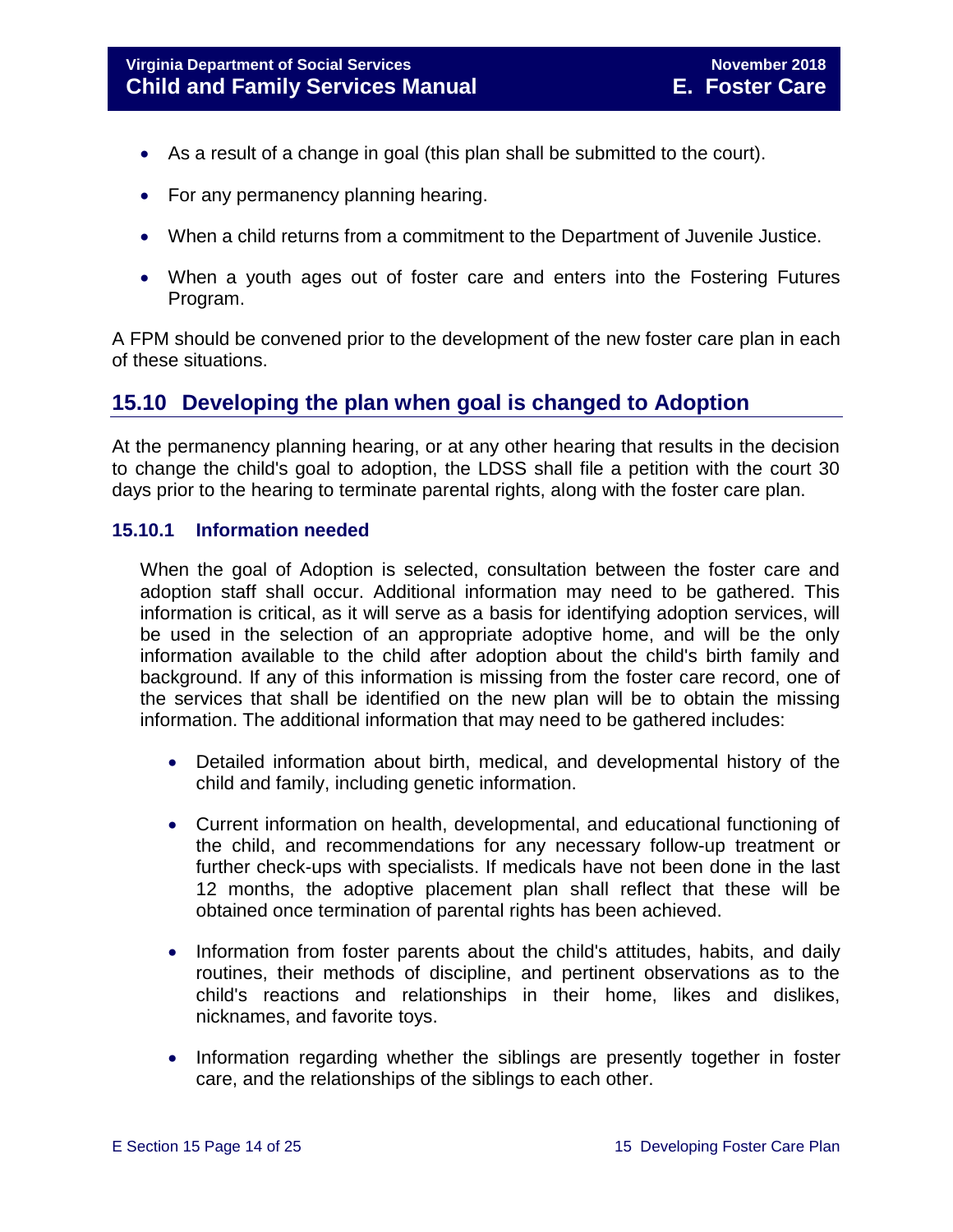- Information about the child's relationship with the birth family, including extended relatives and an assessment of the impact of termination of parental rights on the child and family.
- Information about the child's relationship with his or her birth family and the child's desire to maintain contact with his parent(s) should be used to consider the possibility of developing a PACCA for the child and, if applicable, should be used in discussing the possibility of a PACCA with the prospective adoptive parents.
- Information about the child's relationship with the foster parents to assess the level of bonding to determine whether the foster parents should be considered as an adoptive resource for the child.

#### <span id="page-14-0"></span>**15.10.2 Submitting materials to court when goal is changed to Adoption**

When submitting a new foster care plan, the LDSS shall submit the following documents to the court **30 days prior** to the scheduled foster care review hearing: requesting a change to the goal of Adoption

- A petition for a foster care review hearing.
- A Foster Care Plan Review Form which shall include any updates to the initial Foster Care Plan.
- A Foster Care Plan Transmittal listing individuals who should receive a copy of the petition and/or be notified of the hearing. These individuals include the child, if age 12 or over, the parents, guardian, or prior custodian, the Guardian Ad Litem, the foster parents, the LDSS, and any other interested parties identified by the LDSS or those the court directs.

The court will review progress toward meeting the foster care goal, approve changes to the plan, enter any appropriate orders, and determine whether reasonable efforts have been made to return the child home, if that is the goal, or to finalize another permanent placement.

The foster care plan shall include:

- A statement and documentation that the goal of Adoption is in the best interest of the child; this is put in Part B or a separate section of the foster care plan.
- The reasons for selecting the goal of Adoption; this is put in Part B or a separate section of the foster care plan (Part A).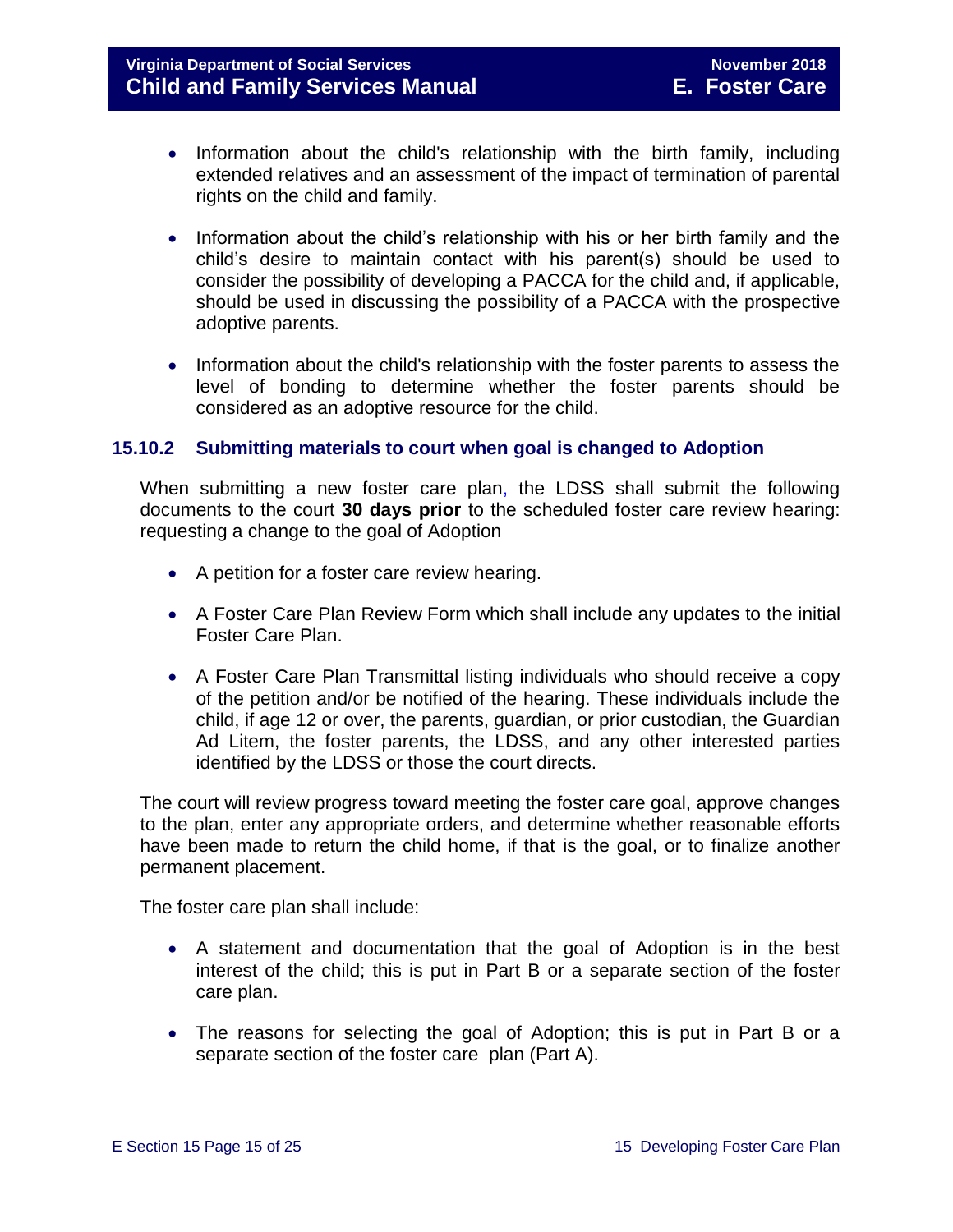# **Virginia Department of Social Services November 2018 Child and Family Services Manual E. Foster Care**

- Ongoing services that will be provided to the child, birth parents, and the foster parents.
- The responsibilities of the parents or prior custodian included in the prior assessment and service plan and whether they have or have not met them; this is put in Part B or a separate section of the foster care plan. These responsibilities shall correspond with the responsibilities identified in the initial or any updated foster care plan.
- The specific action planned to identify and select an adoptive family and the specific services to be provided to prepare the child for an adoptive family. This includes services to:
	- o Build trust with the worker who will make the placement.
	- o Gather all medical, psychological, social, and family background information for the child's permanent adoption record.
	- $\circ$  Help the child deal with the past and be committed to an adoptive placement.
	- o Discuss with the child, adoptive parents, and biological parents regarding their desires for post-adoption contact and the availability of a PACCA.
	- o Pre-placement services and activities with adoptive parents.
	- o Services to meet the child's needs while in foster care waiting for adoptive placement.
	- $\circ$  Registration with AREVA or other adoption exchanges as well as other recruitment efforts (see [Section 9.9](file://///Vaultcelerra.co.dss.state.va.us/Workgroup/Family_Services/DFS%20Child%20and%20Family%20Services%20Manual/E.%20Foster%20Care/Foster%20Care%20June%202017/section_9_achieving_permanency_goal_adoption%20draft.docx) for information about AREVA).
	- o Assessment of the child's special needs for purposes of adoption assistance.
	- o Services for the birth parents including, but not limited to:
		- Services to help them separate from the child and support an adoptive placement.
		- Services to help parents deal with their loss, guilt, and other feelings related to the child.
	- o Services for the foster parent including, but not limited to: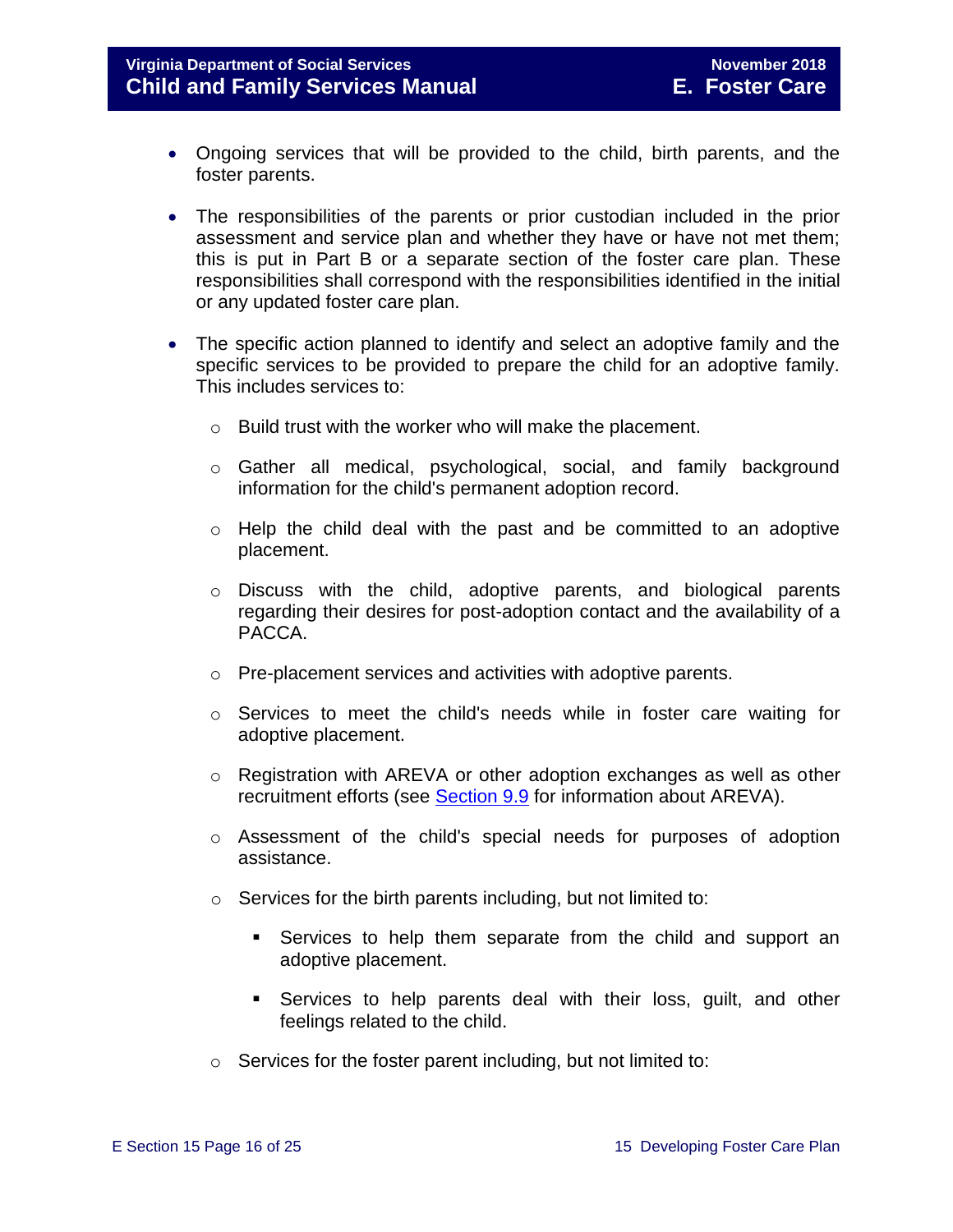- Services to gather pertinent information on the child's development and behavior.
- Assessment of the foster parents as a primary adoptive resource for the child or services to help the child move to an adoptive placement.
- Services that will assist the foster parents in meeting the needs of the child including their willingness and desire to consider a PACCA if they are to be the adoptive parents.

The specific services to be provided to the child and adoptive family after adoptive placement are not provided until after termination of parental rights has occurred. Upon submission of the plan and registration with AREVA, the services should be identified in the plan and offered.

# <span id="page-16-0"></span>**15.11 When child returns to foster care**

When a child's legal custody has been returned to his parents or prior custodians from the LDSS and the child subsequently returns to the custody of the LDSS, this is a new foster care episode. A new foster care plan shall be completed and all requirements for foster care plans met.

A child is considered to be on a trial home visit when he or she returns home to his parents or prior custodians from whom he was removed, but remains in the custody of the LDSS. When a child is removed from a trial home visit and returned to a foster care placement and the trial home visit exceeded six (6) months without a court order specifically extending the trial home visit, then the child is considered to be in a new foster care episode. A new foster care plan shall be completed and the timeline for court hearings and panel reviews begins from the date this new episode begins.

Children on trial home visits for six (6) months or less who are removed from the trial home visit continue with the existing foster care episode and the service planning and court timelines already in place.

# <span id="page-16-3"></span><span id="page-16-1"></span>**15.12 Appeals and fair hearings for specific foster care services**

Appeals shall be processed in accordance with Virginia legal requirements (§ [63.2-915](http://law.lis.virginia.gov/vacode/63.2-915/) and [22 VAC 40-201-115\)](http://law.lis.virginia.gov/admincode/title22/agency40/chapter201/section115) and procedures established by the Virginia Board of Social Services. For complete information, see [Appeals and Fair Hearings Unit Procedure](http://spark.dss.virginia.gov/divisions/appeals/files/division_intro_page/guidance_common/AFH_Procedure_Manual.pdf)  [Manual 2013](http://spark.dss.virginia.gov/divisions/appeals/files/division_intro_page/guidance_common/AFH_Procedure_Manual.pdf) or current manual if updated.

#### <span id="page-16-2"></span>**15.12.1 When hearings may be granted for foster care services**

Any individual whose claim for benefits available pursuant to 42 U.S.C. § 670 et seq. or whose claim for foster care services pursuant to  $\S$  [63.2-905](http://law.lis.virginia.gov/vacode/63.2-905/) is denied or is not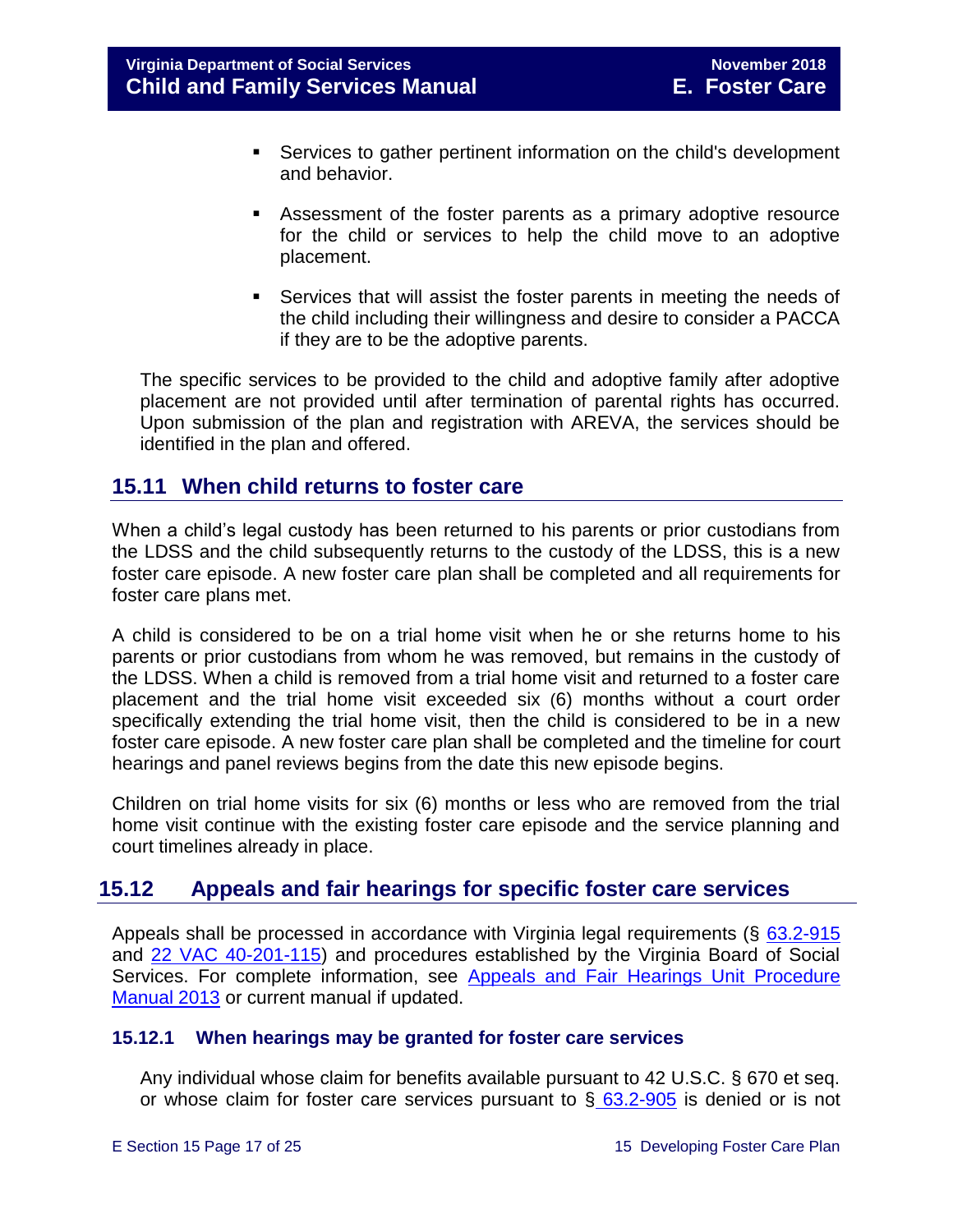acted upon by the local department with reasonable promptness shall have the right to appeal to the Commissioner  $(\S$  [63.2-915\)](http://law.lis.virginia.gov/vacode/63.2-905/). Denied means the refusal to provide a claim for benefits [\(22 VAC 40-201-10\)](http://law.lis.virginia.gov/admincode/title22/agency40/chapter201/section10).

A hearing may be granted when the claim for foster care services includes the following services or placements:

- Foster care basic maintenance and enhanced maintenance payments.
- Foster care services in a foster care plan, specifically:
	- $\circ$  Services in a foster care plan approved by the court.
	- o Foster care services identified in an individual family service plan developed by a family assessment and planning team or other multidisciplinary team and approved by the community policy and management team, pursuant to the Children's Services Act.
	- o Services in a transition plan for independent living services.
	- o Foster care prevention services in a prevention services plan.

Services shall be delineated in the services section of a written and approved foster care plan. If the service or placement is not in an approved foster care plan, then the denial is not subject to appeal.

- Placement of a child through a non-custodial foster care agreement between the parents or guardians of the child and the LDSS, where legal custody remains with the parents or guardians.
- Placement of a child for adoption when an approved family is available outside the locality with the legal custody of the child, in accordance with [Social Security Act, Title IV, § 471 \(a\) \(23\) \[42 USC 673\]](http://www.ssa.gov/OP_Home/ssact/title04/0471.htm) [\(22 VAC 40-201-10\)](http://law.lis.virginia.gov/admincode/title22/agency40/chapter201/section10).

A hearing need not be granted when the claim for foster care services includes, but is not limited to:

- Automatic maintenance payment adjustments required by state or federal law, unless the reason for the individual appeal is incorrect computation of the maintenance amount [\(22 VAC 40-201-115 B\)](http://law.lis.virginia.gov/admincode/title22/agency40/chapter201/section115).
- Decisions related to the placement of a child in foster care with a specific individual or family. Placement decisions of local boards are final when in accordance with the relevant provisions of title 16.1 of the Code of Virginia, except for the two placement decisions delineated above [\(22 VAC 40-201-](http://law.lis.virginia.gov/admincode/title22/agency40/chapter201/section115) [115 C\)](http://law.lis.virginia.gov/admincode/title22/agency40/chapter201/section115).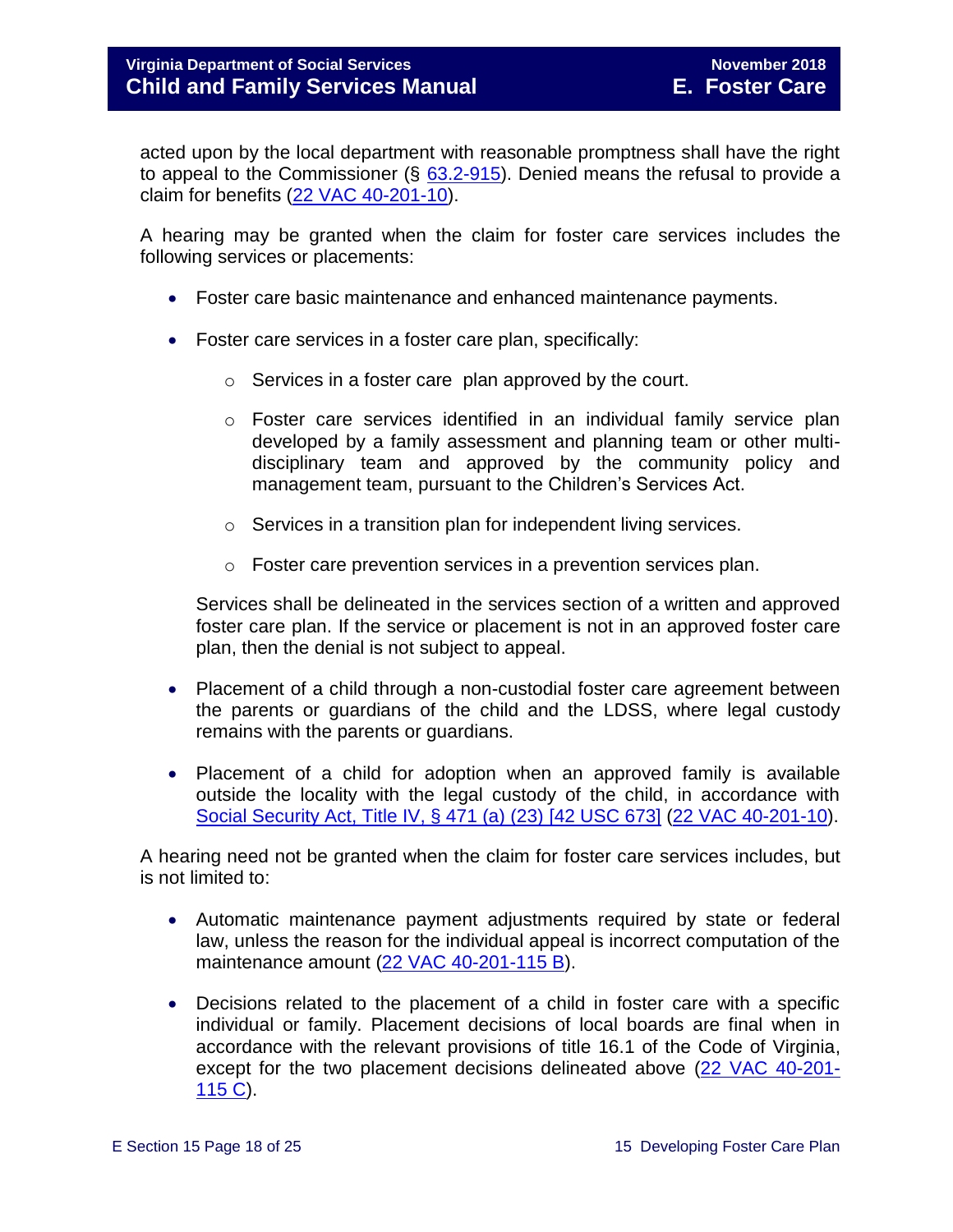The individual shall be allowed to request a hearing within 30 days after receiving written notice of the denial of a claim for benefit. The written notice shall inform the individual of the 30 day time limit to request a hearing. Within ninety (90) days of the individual's request for a hearing, the hearing shall be conducted, a decision reached, and the individual notified of the decision [\(22 VAC 40-201-115 G\)](http://law.lis.virginia.gov/admincode/title22/agency40/chapter201/section115).

# <span id="page-18-0"></span>**15.12.2 Providing written notice**

The LDSS, or in those cases where the LDSS is not involved (i.e., the licensed child placing agency (LCPA), the family assessment and planning team (FAPT), or other multi-disciplinary team), shall provide timely notice of a decision to discontinue, terminate, suspend, or change foster care services or placements for the child as defined in [Section 15.12.1.](#page-16-2) Timely notice means the notice is mailed at least ten (10) days before the date the action becomes effective [\(22 VAC 40-201-115 F\).](http://law.lis.virginia.gov/admincode/title22/agency40/chapter201/section115)

The LDSS, or the LCPA, FAPT or other multi-disciplinary team, shall inform the individual in writing of the right to appeal the denial of benefit or the delay of a decision regarding a benefit at the time:

- The applicable foster care plan is written.
- Any action affecting the claim for benefit.
- A child comes into foster care. Written notice shall be provided to the birth parents or caretakers.
- The foster care agreement is signed. Written notice shall be provided to the guardian ad litem and to the foster parents.

The written notice shall include:

- The individual's right to a hearing.
- The method by which the individual may obtain a hearing.
- That the individual may be represented by an authorized representative, such as legal counsel, relative, friend, or other spokesperson, or the individual may represent self (22 VAC 40-201-115 E).

If the individual requests a hearing after receiving the written notice of the decision and at least **ten (10) days before** the date the action becomes effective, the benefit shall not be suspended, reduced, discontinued or terminated until a decision is rendered after a hearing, unless: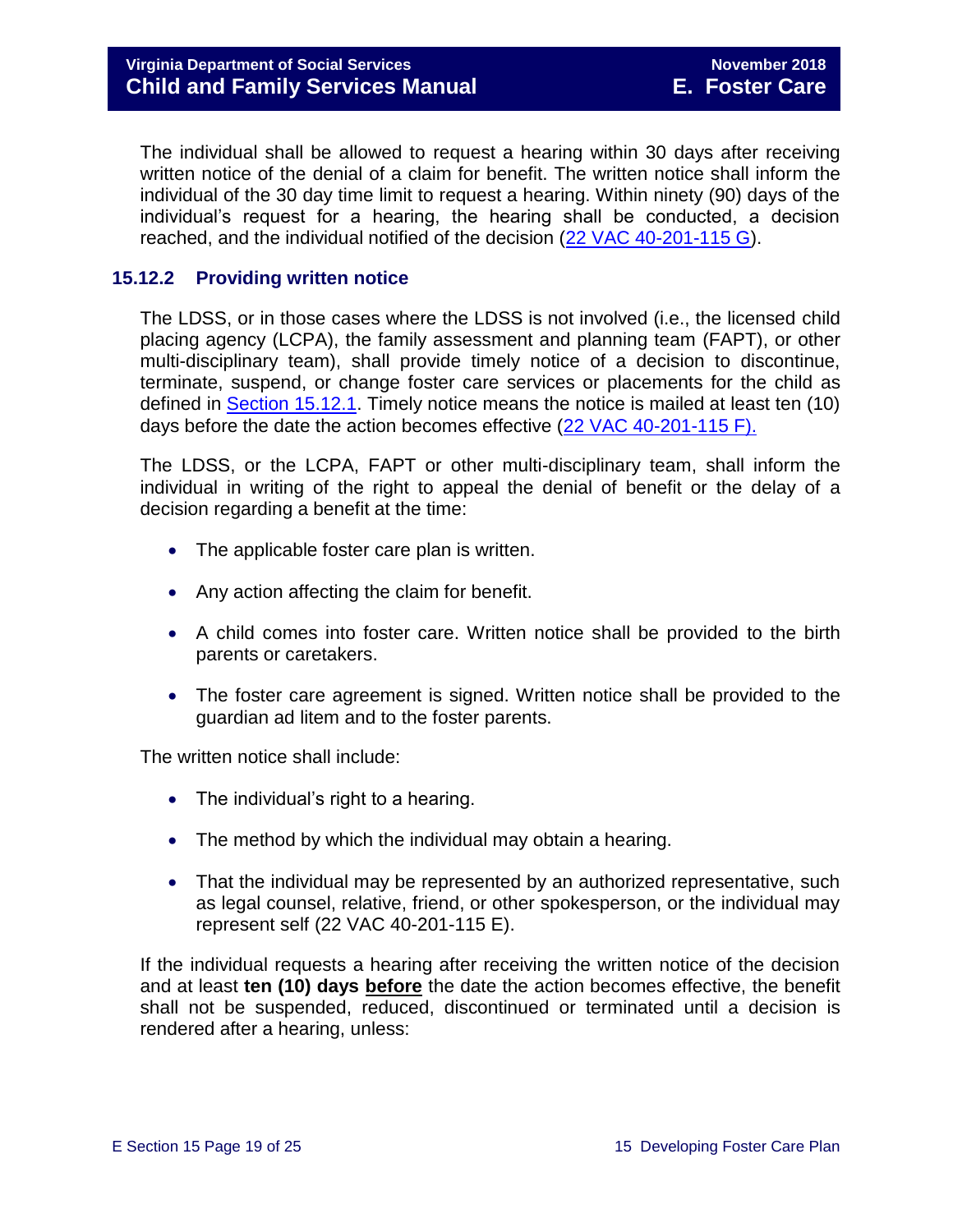- A determination is made at the hearing that the sole issue is one of state or federal law or policy, or change in state or federal law, and not one of incorrect benefit computation;
- A change affecting the individual's benefit occurs while the hearing decision is pending and the individual fails to request a hearing after notice of the change; or
- The individual specifically requests that he not receive continued benefits pending a hearing decision.

Such benefit is subject to recovery if the action is sustained at the hearing (22 VAC 40-201-115 F).

# <span id="page-19-0"></span>**15.12.3 Request for appeals**

The individual shall be allowed to request a fair hearing within 30 days after receiving written notice of the denial of foster care services as defined in [Section](#page-16-2)  [15.12.1.](#page-16-2) A person acting on behalf of the individual (e.g., a relative, friend, an attorney, or other spokesperson) may act as their authorized representative and request the hearing [\(See Family Services Appeal Request Form\).](http://www.dss.virginia.gov/files/division/dfs/fc/intro_page/forms/032-02-0671-00-eng.pdf)

Requests for appeals must be submitted in writing to:

Appeals and Fair Hearings Unit Virginia Department of Social Services 801 East Main Street Richmond, VA 23219-2901

The LDSS must not prejudice or limit the individual's right to appeal a denial. The LDSS must assist the individual in submitting an appeal or in preparing the individual's case, if necessary. The LDSS has an affirmative duty to provide information and referral services to help the individual make use of any legal services available in the community.

#### <span id="page-19-1"></span>**15.12.4 Validating the appeal**

The LDSS will receive a copy of the individual's appeal request and a validation form from the Appeals and Fair Hearings Unit. The LDSS must specify:

- The action taken by the LDSS.
- The date of the notice of action.
- Whether or not the benefit has been continued during the appeal process.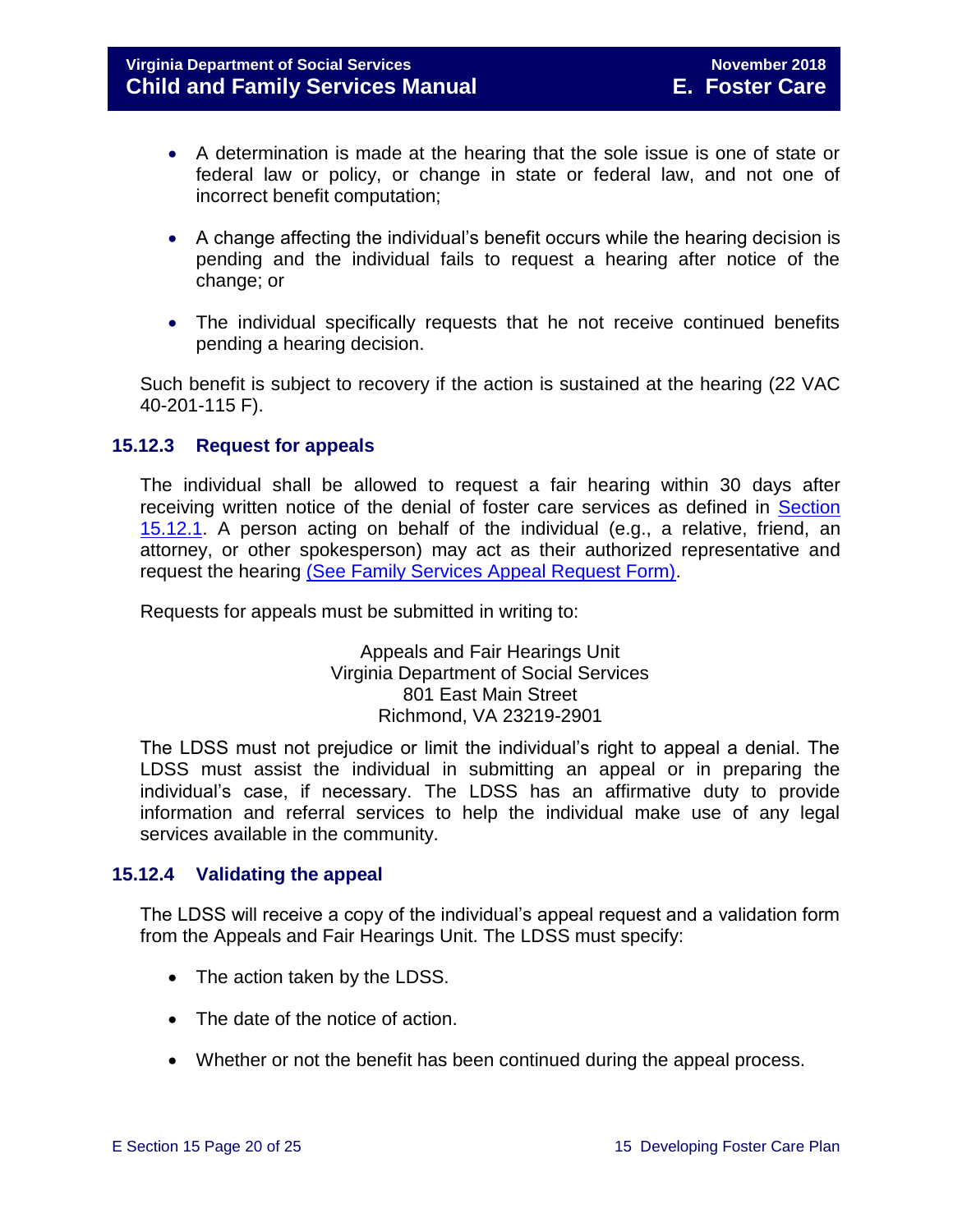The LDSS must return the completed validation form and a copy of the Notice of Action within **five (5) working days** to the hearing officer.

When the hearing officer determines the appeal request is valid, the LDSS and the individual are notified in writing of the date for the Administrative Hearing. Written notice of the hearing date is provided at least **ten (10) days** prior to the date for the Administrative Hearing. The notice includes information about the appeal rights of the individual. The hearing is scheduled and conducted at a time, date, and place convenient to the individual. It is usually conducted by teleconference. The hearing officer will order continuation of benefit where required, if the LDSS has not already taken such action.

If the individual requests a hearing within ten (10) days after the date the action becomes effective, the hearing officer may require that the benefit shall be reinstated and continued until a decision is rendered at the hearing, unless:

- The individual specifically requests that continued benefit not be paid pending the hearing decision;
- In any case where action was taken without timely notice and the individual requests a hearing within ten (10) days of the mailing of the notice of the action, and a determination is made at the hearing that the sole issue is one of state or federal law or policy, and the hearing officer determines that the action resulted from other than the application of state or federal law or policy, or a change in state or federal law, unless the individual specifically requests that he not receive continued benefits pending the hearing decision (22 VAC [40-201-115 H\)](http://law.lis.virginia.gov/admincode/title22/agency40/chapter201/section115).

When the hearing officer determines the appeal request is invalid, the LDSS and individual receive written notification with an explanation of the reason for the determination that an administrative appeal hearing cannot be granted.

A copy of the completed validation form, the Notice of Action, and the written notification from the hearing officer shall be placed in the child's foster care paper case record.

For complete information, see [Appeals and Fair Hearings Unit Procedure Manual](http://spark.dss.virginia.gov/divisions/appeals/files/division_intro_page/guidance_common/AFH_Procedure_Manual.pdf)  [2013](http://spark.dss.virginia.gov/divisions/appeals/files/division_intro_page/guidance_common/AFH_Procedure_Manual.pdf) or current manual if updated.

#### <span id="page-20-0"></span>**15.12.5 Summary of Facts**

Upon receiving notification of the scheduled administrative hearing, the LDSS must prepare a Summary of Facts of the case [\(See Summary of Facts Form\).](http://www.dss.virginia.gov/files/division/dfs/fc/intro_page/forms/032-02-0670-00-eng.pdf) A copy of the summary should be received by the hearing officer and the individual at least **five (5) days** prior to the hearing.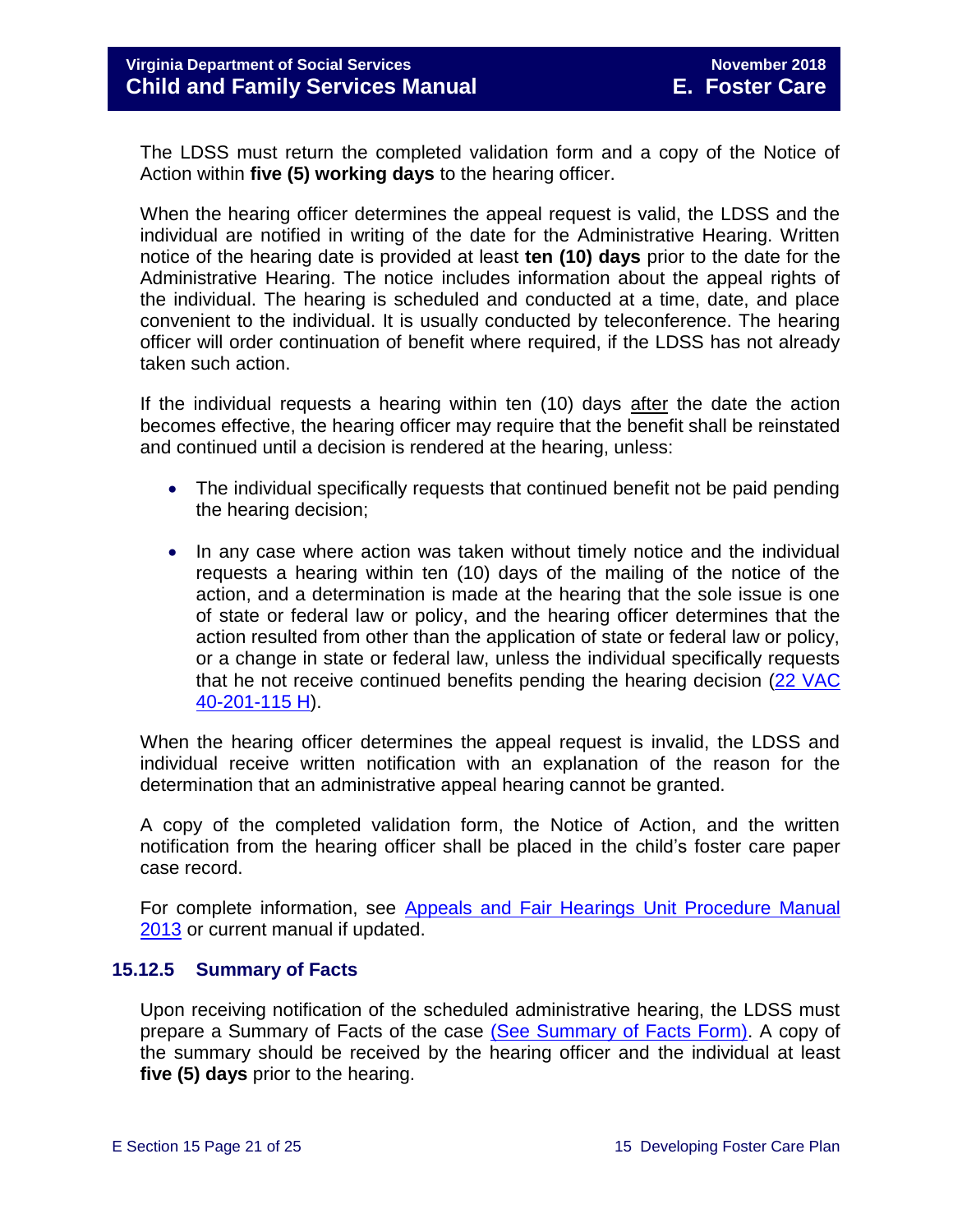The summary should include:

- Identifying case information.
	- o Name of LDSS.
	- o Name and address of child and individual.
	- o Foster care case number.
- All relevant information about the action being appealed.
	- o Statement of issue (e.g., the specific foster care service or placement that was denied as defined in [Section 15.12.1;](#page-16-2) the determination by the LDSS; the type, amount, and date of maintenance payment, service, and/or placement that was denied; the alleged failure of the LDSS to act promptly).
	- o Logical, chronological sequence of events which led to the action taken by the LDSS (e.g., specific dates; actions that occurred or did not occur; LDSS actions to resolve the issues). The LDSS should assume that the reader is not familiar with the facts of the case or the program policy.
	- o Description of specific calculations and policy or guidance used to determine amounts, when applicable. If specific figures are disputed, the reasons underlying the dispute must be addressed.
	- $\circ$  The individual's request for and date of appeal, including quoted words from the individual regarding the issue and their reasons for appealing.
- Specific citation(s) and language quoted from law, policy, and/or the guidance manual on which LDSS action was based.
- Relevant provisions of the service plan or agreement, as applicable (e.g., number of hours, number of service units, period of time authorized, provisions).
- Copies of all other relevant documentation regarding the action being appealed (e.g., documents submitted, notices, forms, letters).
- Signature of LDSS Director and date.

The Summary of Facts, including all attachments, must be signed and sent to the individual, their representative if any, and the hearing officer.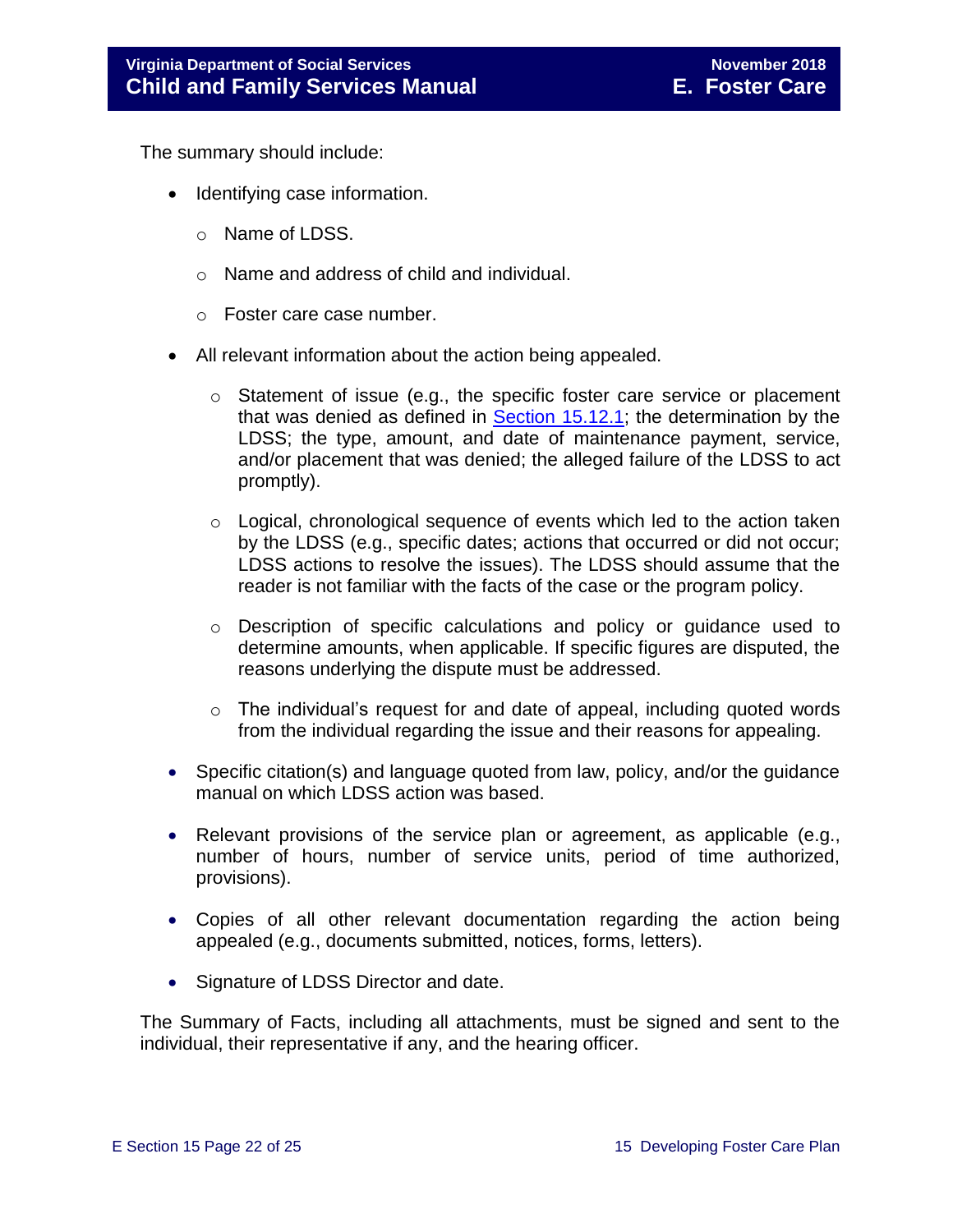A copy of the Summary of Facts shall be placed in the child's foster care paper case record.

For complete information, see [Appeals and Fair Hearings Unit Procedure Manual](http://spark.dss.virginia.gov/divisions/appeals/files/division_intro_page/guidance_common/AFH_Procedure_Manual.pdf)  [2013](http://spark.dss.virginia.gov/divisions/appeals/files/division_intro_page/guidance_common/AFH_Procedure_Manual.pdf) or current manual if updated.

#### <span id="page-22-0"></span>**15.12.6 Administrative Hearing**

The formal administrative hearing is conducted by the VDSS hearing officer. The hearing officer is an impartial person charged by the Commissioner to hear appeals and decide if the LDSS followed policy and procedure in making a decision. The hearing shall include consideration of the denial of a claim for benefits or the failure of the LDSS to act with reasonable promptness on a request for a benefit for the individual [\(22 VAC 40-201-115 K\)](http://law.lis.virginia.gov/admincode/title22/agency40/chapter201/section115).

At the hearing, the individual and/or their authorized representative will have adequate opportunity to:

- Examine all documents and records used at the hearing, including information relied upon by the LDSS, the LCPA, the FAPT, or other multi-disciplinary team in considering the request for a benefit to the extent that the information does not violate confidentiality requirements.
- Present the case.
- Bring witnesses.
- Establish all pertinent facts and circumstances.
- Advance any arguments without undue interference.
- Question or refute any testimony or evidence, including the opportunity to confront and cross-examine witnesses [\(22 VAC 40-201-115 L\)](http://law.lis.virginia.gov/admincode/title22/agency40/chapter201/section115).

The LDSS will have the opportunity to:

- Clarify or modify its statements contained in the Summary of Facts.
- Question the individual and his witnesses on the salient issue(s).
- Examine all documents submitted by the individual or their authorized representative.

Only relevant evidence related to the issue(s) being appealed is admissible at the hearing.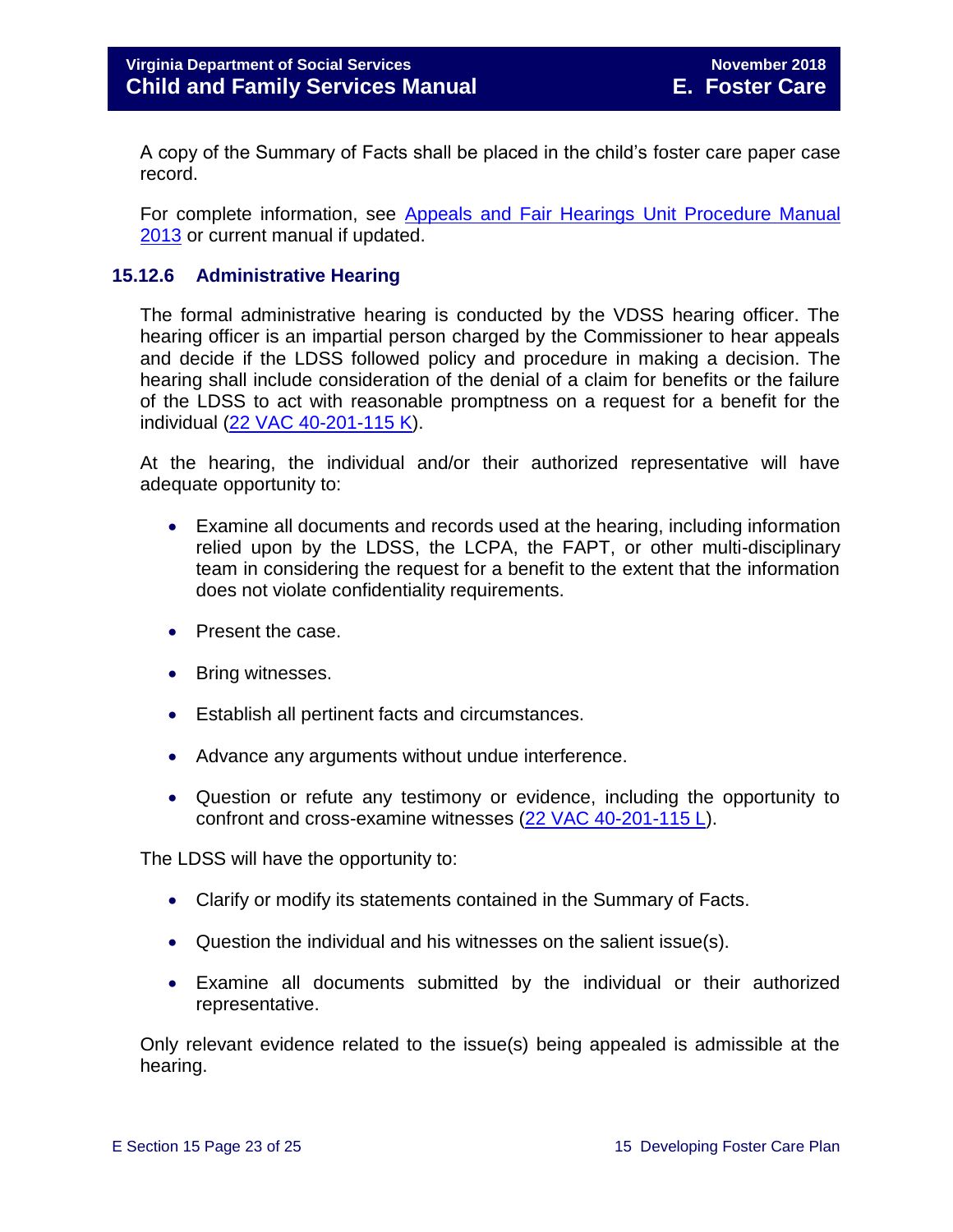There is a legal presumption that the LDSS acted in accordance with law and policy and the burden of proof is on the individual to demonstrate LDSS error.

The decision of the hearing officer shall be based exclusively on the evidence and other materials (i.e., documents or testaments) introduced at the hearing. Evidence includes all applicable laws, regulations, policies, and guidance manuals.

The hearing officer shall notify the LDSS and individuals in writing of its decision on the appeal within 90 days following the date the appeal request was received by the VDSS, except when a postponement was requested. If the hearing was postponed, the time limit will be extended for as many days as the hearing was postponed. The decision shall consist of a memorandum decision summarizing the facts and identifying the state or federal law, regulation, policy and guidance supporting the decision.

The decision of the hearing officer is final and binding when the decision is mailed to the LDSS and the individual. When the hearing decision is favorable to the individual, the LDSS, LCPA, FAPT or other multi-disciplinary team shall promptly begin the process to provide the requested service, or in the case of foster care maintenance, make corrective payments retroactively to the date the incorrect action was taken, unless foster care maintenance payments were continued pending the hearing decision. The LDSS must ensure that administrative action is taken to implement the hearing officer's decision no later than **ten (10) working days** following the date of the decision, regardless of whether the individual requests further review by the Circuit Court. See the Appeals and Fair Hearings Unit [Procedure Manual 2013](http://spark.dss.virginia.gov/divisions/appeals/files/division_intro_page/guidance_common/AFH_Procedure_Manual.pdf) for exceptions to implementation within this time period. After corrective action is taken, the LDSS must notify the individual and the hearing officer in writing that the agency has complied with the decision.

All documents from the hearing, the written memorandum decision of the hearing officer, and the LDSS written notice documenting compliance with the decision, when applicable, shall be placed in the child's foster care paper case record.

For complete information, see Appeals and Fair Hearings Unit Procedure Manual [2013](http://spark.dss.virginia.gov/divisions/appeals/files/division_intro_page/guidance_common/AFH_Procedure_Manual.pdf) or current manual if updated.

#### <span id="page-23-0"></span>**15.12.7 Withdrawal statement**

If the LDSS and individual resolve the issue at any time after the Appeals and Fair Hearings Unit receives the individuals' request for an Administrative Review Hearing, the individual must provide a written statement withdrawing the appeal request. The withdrawal statement is sent to the hearing officer with a copy to the LDSS. The withdrawal statement shall be placed in the child's foster care paper case record.